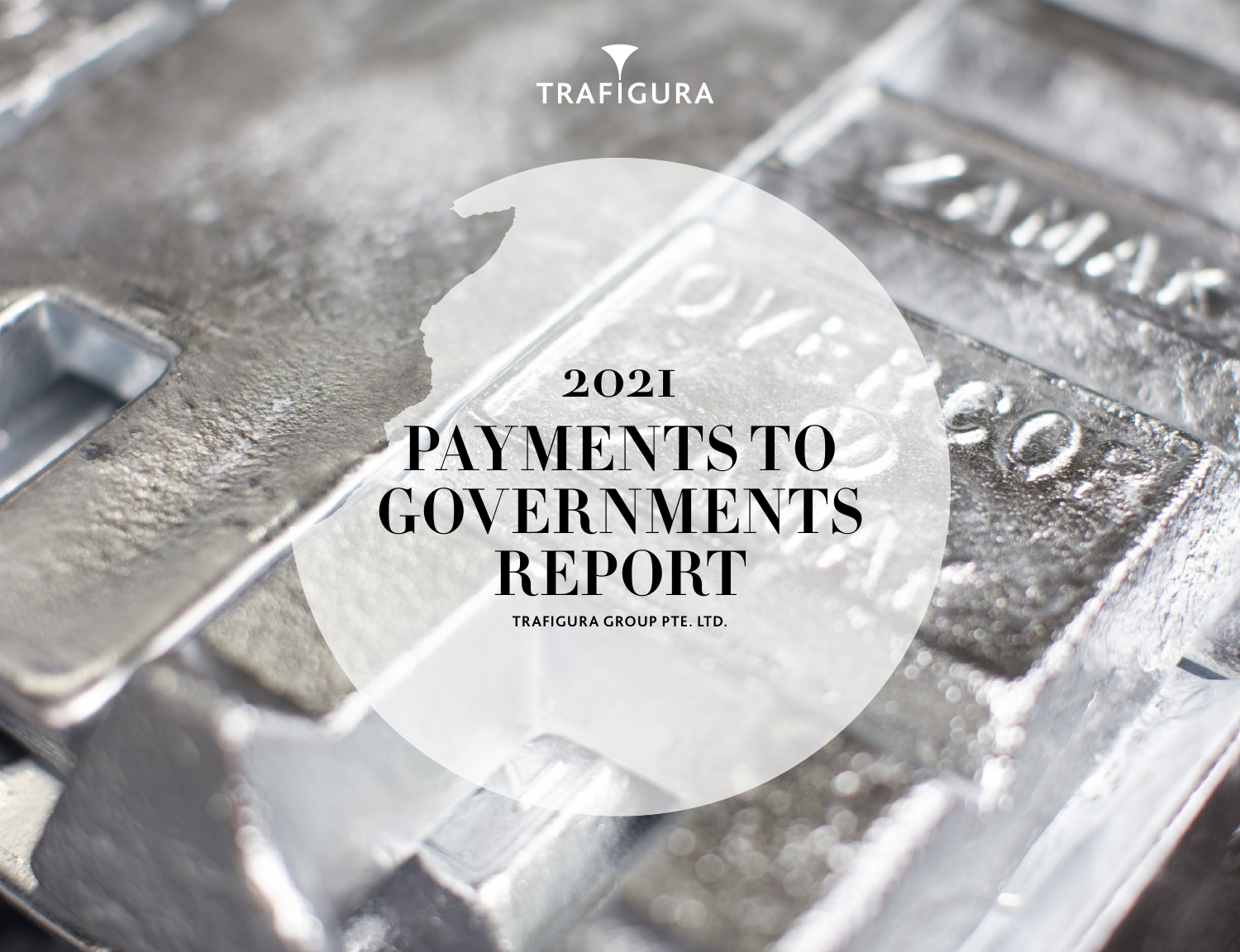#### **Key figures1**

### **\$1.9bn**

Total payments to EITI Governments and State Owned Entities (SOEs) in EITI countries for equity commodities in 2020 (2019: USD3.0bn)3

### **\$1.1bn**

Aggregate purchases from SOEs of EITI countries in 2020 with a load port outside the EITI (i.e. likely to be non-equity<sup>3</sup> product) (2019: USD1.8bn)

### \$23.6<sub>bn</sub>

Total payments to SOEs of non-EITI countries in 2020 (2019: USD33.9bn)

## \$26.7<sub>bn</sub>

Grand total payments to EITI and non-EITI SOEs for all commodities in 2020 (2019: USD38.7bn)

#### **\$1.4bn**

Aggregate first purchases of oil, petroleum products and gas from National Oil Companies (NOCs) in EITI countries in 2020 (2019: USD2.2bn)

### **\$22.0m**

Total prepayments for oil, petroleum products and gas made by Trafigura to NOCs in EITI countries in 2020 (2019: USD110,254)

#### \$18.8<sub>bn</sub>

Aggregate first purchases of oil, petroleum products and gas from NOCs in non-EITI countries in 2020 (2019: USD30.1bn)

#### **\$198.5m**

Aggregate first purchases of metals, minerals and bulk commodities from SOE's in EITI countries in 2020 (2019: USD258.0m)

### **\$5.0m**

Total prepayments for metals, minerals and bulk commodities made by Trafigura to SOEs in EITI countries in 2020 (2019: USD 22.4m)

#### **\$4.9bn**

Aggregate first purchases of metals, minerals and bulk from SOEs of non-EITI countries in 2020 (2019: USD3.9bn)

## **\$303.9m**

Aggregate value of refined petroleum products swapped<sup>2</sup> for crude oil from/ with NOCs in EITI countries in 2020 (2019: USD535.2m)

## **\$11.3m**

Payments to EITI countries in 2020 relevant to metals, minerals and bulk mining activities managed by Trafigura (2019: USD10.4m)

Trafigura Group Pte. Ltd. and the companies in which it directly or indirectly ovns investments are separate and distinct entities. In this publication, the collective expressions 'Trafigura', 'Trafigura', Irafigura', 'Le where reference is made in general to those companies. Likewise, the words 'we', 'us', 'our' and 'ourselves' are used in some places to refer to the companies of the Trafigura Group in general. These expressions are also u identifying any particular company or companies. Throughout this report, specific Trafigura entities that have made payments to SOEs over the course of the reporting year have been explicitly named where relevant.

1. Our disclosures for 2020 relate to payments made to Governments and State Owned Entities (SOEs) for all commodities by Trafigura Group majority owned companies over the course of the calendar year to 31 December 2020. T 1 October to 30 September.

2. A value for value arrangement where the operators deliver corresponding net product value, i.e. inclusive of demurrage cost, to the net value derived from the crude oil loaded, i.e. exclusive of associated costs - demur exported and refined products imported is addressed on a rolling basis over the duration of the SWAP agreement.

3. When transacting with an EITI country SOE, many of which have international trading arms, we may take title of product in a non-EITI country. As such, it is unclear whether indeed the product is an 'equity' commodity or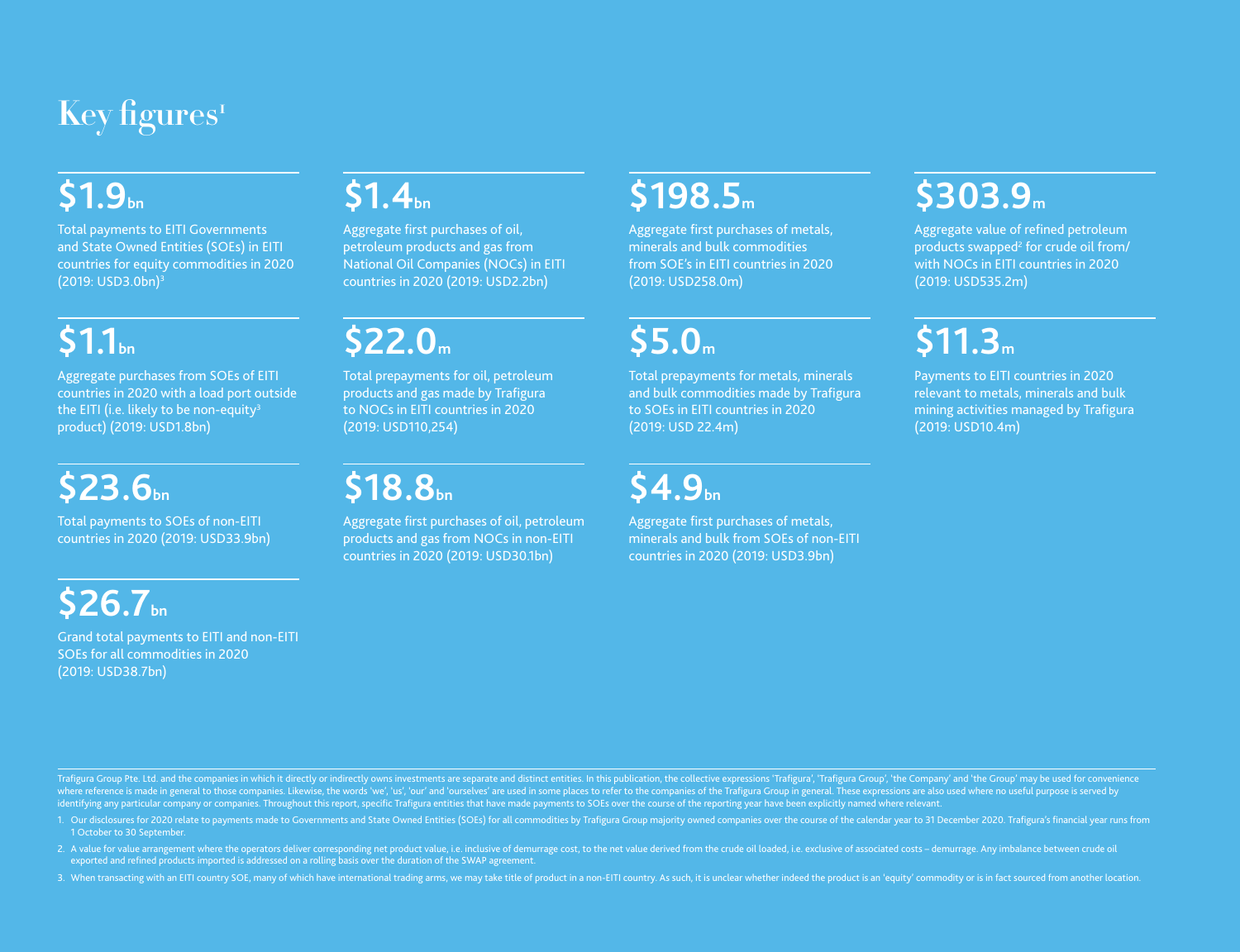#### **Statement from the Chief Financial Officer**



**Christophe Salmon** Group Chief Financial Officer

"We are focused on building trust in our business. The way we act and engage with our stakeholders underpins our social licence to operate. By being open and seeking to collaborate with those around us, we can understand and respond to the issues that matter most. This helps us to better manage risk, while driving improvements and identifying commercial opportunities."



*[www.trafigura.com/](https://www.trafigura.com/financials/2021-the-year-in-review/) [financials/2021-the](https://www.trafigura.com/financials/2021-the-year-in-review/)[year-in-review](https://www.trafigura.com/financials/2021-the-year-in-review/)*



*[www.trafigura.com/](https://www.trafigura.com/brochure/2021-human-rights-report) [brochure/2021](https://www.trafigura.com/brochure/2021-human-rights-report) [human-rights-report](https://www.trafigura.com/brochure/2021-human-rights-report)* 

*[www.trafigura.com/](https://www.trafigura.com/2021SR) [2021SR](https://www.trafigura.com/2021SR)*

This publication marks Trafigura's seventh report on our payments to governments and state-owned entities (SOEs) and complements our 2021 Sustainability Report, Human Rights Report and other published material on our financial and sustainability performance.

As noted in our first Extractives Industries Transparency Initiative (EITI) disclosures in 2015, we believe that the goal of transparency is best served by providing information that supports a better understanding of our business and activities. This comes in many forms, from publishing our financial performance, to engaging with our stakeholders on topics that matter most, to improving, monitoring and reporting the performance of our business across a diverse range of activities. That ethos remains as relevant today as it did then – transparency is essential to building trust with our stakeholders.

We appreciate that society's expectations continue to evolve at an accelerating pace. Our objective is to:

- Build confidence amongst existing and prospective governments and SOEs that we currently or hope to transact with; and
- Support those that we already transact with in their efforts to make disclosures to, and support trusting relationships with, the citizens that they serve.

In 2021, Trafigura participated in a number of conversations within the EITI Board and EITI membership on potential clarifications and changes that could be made to refine the 'EITI's Expectations', an integral part of the EITI Standard. Such conversations are ongoing and we look forward to reaching consensus on improvements in the coming months. What is clear, from the perspective of a privately-owned commodity trader with very limited extractive footprint, is that we must redouble our efforts to explain to our stakeholders how we operate and, above all, how we deliver value to host and home countries alike.

The granularity of data we have reported in this report again exceeds prior disclosures. This year, we have included information specifying precise load ports for the commodities we handle, following feedback from the EITI's Commodity Trading Working Group.

#### **Bringing others with us on our transparency journey**

During 2021, we maintained active support for the EITI as a Board member and a contributor to various projects and committees overseen by the EITI International Secretariat. As we look to the future, we know that one of the greatest contributions we can make towards driving transparency is by encouraging wider participation in the EITI movement by additional countries and companies.

In August 2021, I wrote to 20 of Trafigura's top financing banks to encourage them to support EITI and to encourage the companies they finance to do the same. I also hosted a roundtable with the EITI International Secretariat's Executive Director to encourage our financing partners to support, test and contribute to our efforts. The roundtable, which was well attended, demonstrated a show of support that I am confident will yield two important advantages. First, that the financial sector will continue to step up their engagement with other commodities companies on transparency and supporting the EITI. Second, that banks will actively participate in future EITI discussions, for example through the EITI's Commodity Trading Working Group.

Together with our many stakeholders and counterparts, Trafigura remains committed to contributing to the good governance of natural resources, including through our public disclosures and participation in the EITI as Board member. It is a fundamental element of our role in connecting the world with the vital resources it needs.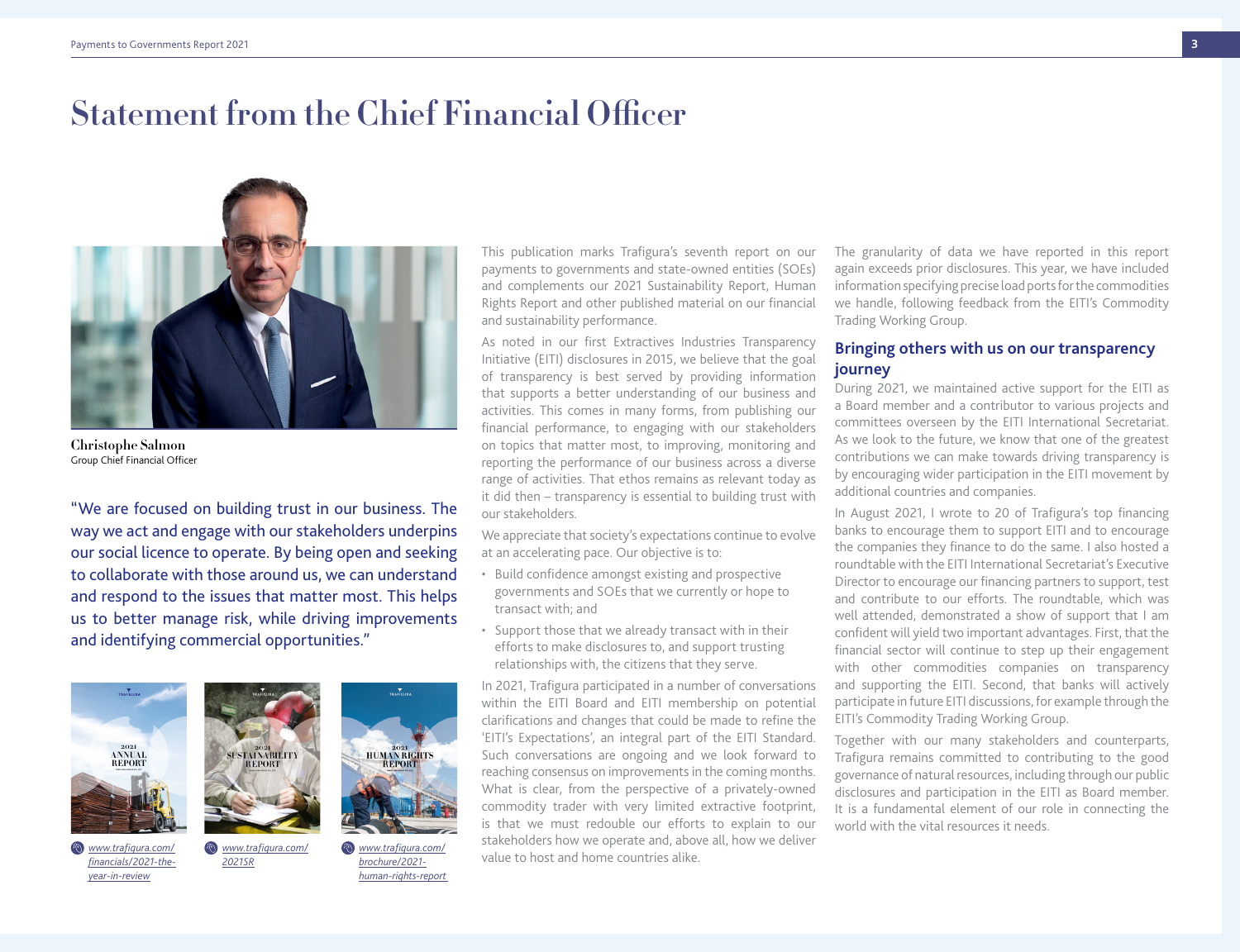| <b>Payments to Governments</b>                                                                                                                       |                                         |                          | 2020 (USD)              |                          | 2019 (USD)              |
|------------------------------------------------------------------------------------------------------------------------------------------------------|-----------------------------------------|--------------------------|-------------------------|--------------------------|-------------------------|
|                                                                                                                                                      | Aggregate totals for<br>all commodities | Oil & Petroleum Products | Metals, Minerals & Bulk | Oil & Petroleum Products | Metals, Minerals & Bulk |
| Payments to EITI countries relevant to extraction activities managed by<br>Trafigura                                                                 | 11,316,632                              |                          | 11,316,632              | $\Omega$                 | 10,447,357              |
| Aggregate first purchases from EITI country SOEs where the initial load<br>port is inside the EITI implementing SOE home country                     | 1,634,547,634                           | 1,436,030,903            | 198,516,730             | 2,248,365,532            | 257,992,604             |
| Aggregate swap of raw / crude products and<br>Received<br>corresponding delivery of refined products<br>from and to SOEs in EITI countries where the | 346,936,922                             | 346,936,922              |                         | 504,186,251              | $\circ$                 |
| initial load port is in the EITI implementing SOE<br>Exchanged<br>home country                                                                       | 303,891,828                             | 303,891,828              |                         | 535,184,901              | $\Omega$                |
| Aggregate purchases from SOEs of EITI countries with a load port outside<br>the EITI                                                                 | 1,108,752,905                           | 1,033,360,448            | 75,392,457              | 1,754,113,730            | $\circ$                 |
| Aggregate purchases from SOEs from non-EITI countries                                                                                                | 23'625,708,038                          | 18,759,361,637           | 4,866,346,402           | 30,066,843,667           | 3,863,870,913           |
| Prepayment deals / resource-backed loan agreements disbursed over<br>reporting year                                                                  | 36,591,430                              | 22,026,915               | 14,564,515              | 110,254                  | 22,353,992              |

| Total payments made to all Governments | 26,684,217,037 | 21,532,644,816 | 151.572.221 | 34,604,507,831 | 4,121,863,517 |
|----------------------------------------|----------------|----------------|-------------|----------------|---------------|
|                                        |                |                |             |                |               |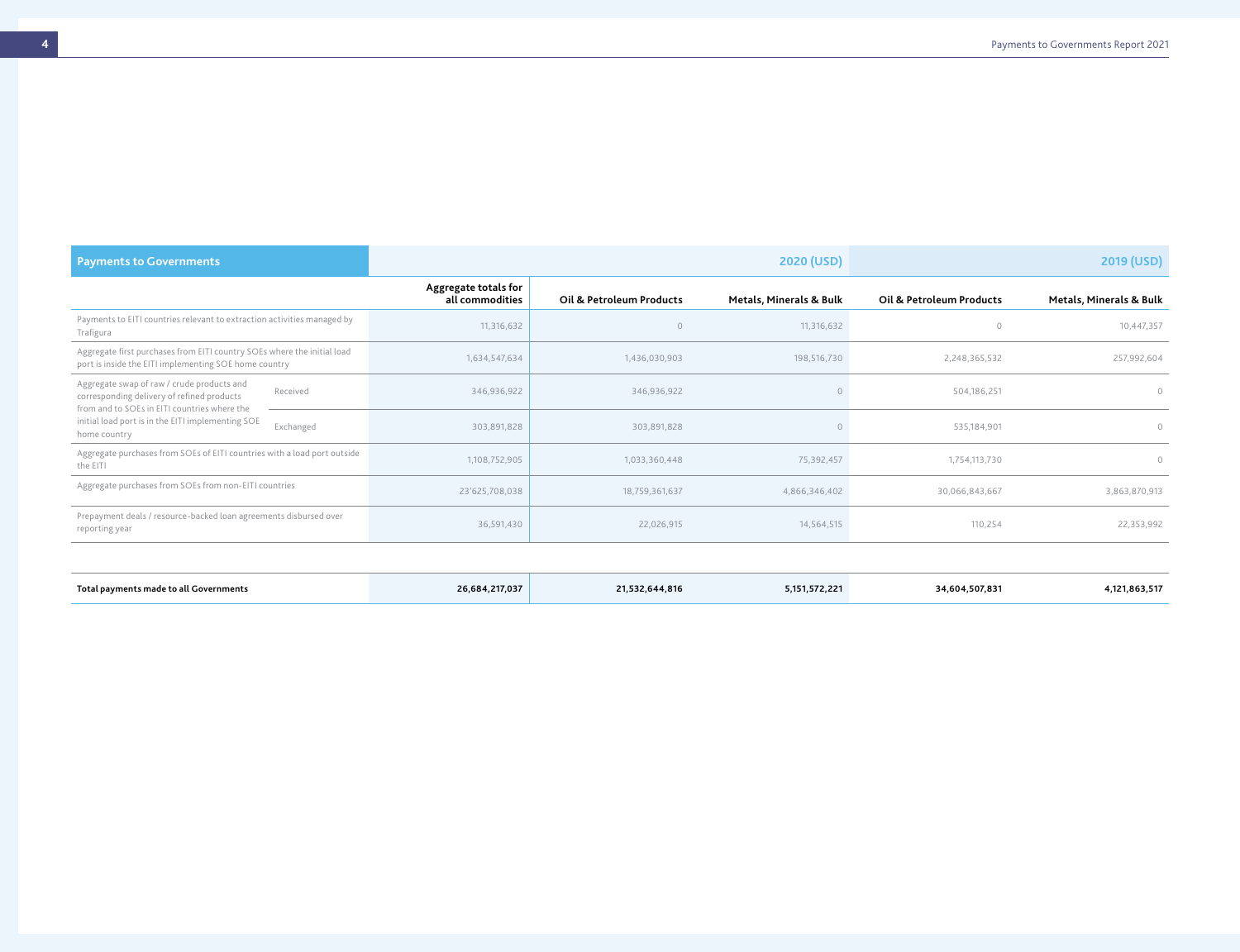|                                                                      | 1. Who is selling the product<br>Name of<br>Ownership<br>Counterparty |                           |                                      | 2. Who is<br>buying the<br>product | 3. What product is being bought                               |                                                           |                                                       |           |                     | 4. What does the buyer pay to the seller for the<br>product |                  |           |  |
|----------------------------------------------------------------------|-----------------------------------------------------------------------|---------------------------|--------------------------------------|------------------------------------|---------------------------------------------------------------|-----------------------------------------------------------|-------------------------------------------------------|-----------|---------------------|-------------------------------------------------------------|------------------|-----------|--|
| Name of country<br>of seller of<br>Government share<br>of production | counterparty<br>SOE or seller of<br>the state share of<br>production  | state owned<br>percentage | information of<br>selling entity     | Buying entity                      | Product type<br>("crude oil"/<br>"refined product"/<br>"gas") | Volumes<br>purchased<br>(thousand metric<br>tonnes - kmt) | Volumes<br>purchased<br>(thousand barrels<br>$-kbbl)$ | Load port | Bill of lading date | Amounts paid<br>(USD)                                       | Type of contract | Incoterms |  |
|                                                                      |                                                                       |                           |                                      |                                    |                                                               | 150.77                                                    | 999.99                                                |           | 03-Jan-20           |                                                             |                  |           |  |
|                                                                      |                                                                       |                           |                                      |                                    |                                                               | 72.22                                                     | 499.59                                                |           | 26-May-20           |                                                             |                  |           |  |
|                                                                      |                                                                       |                           |                                      | Trafigura PTE Ltd                  | Crude oil                                                     | 65.40                                                     | 450.13                                                | Coveñas   | 23-Jun-20           |                                                             |                  | FOB       |  |
|                                                                      |                                                                       |                           |                                      |                                    |                                                               | 66.60                                                     | 459.88                                                |           | 26-Apr-20           |                                                             |                  |           |  |
|                                                                      |                                                                       |                           |                                      |                                    |                                                               | 137.31                                                    | 909.50                                                |           | 19-Sep-20           |                                                             |                  |           |  |
|                                                                      |                                                                       |                           | Republic of                          |                                    |                                                               | 2.15                                                      | 15.53                                                 |           | $31$ -Jan-20        |                                                             |                  |           |  |
|                                                                      |                                                                       |                           | Colombia /<br>Departmento            |                                    |                                                               | 1.87                                                      | 13.56                                                 |           | 31-Mar-20           |                                                             |                  |           |  |
|                                                                      |                                                                       |                           | Administrativo                       |                                    |                                                               | 1.87                                                      | 13.40                                                 |           | 31-May-20           |                                                             |                  |           |  |
|                                                                      |                                                                       |                           | de la Presidencia<br>de la República |                                    |                                                               | 2.01                                                      | 14.39                                                 |           | $30 - Jun - 20$     |                                                             |                  |           |  |
| Colombia                                                             | Ecopetrol SA                                                          | 88.49                     | / Ministerio                         |                                    |                                                               | 0.14                                                      | 0.97                                                  |           | $30 - Jun - 20$     | n/a                                                         | Spot purchase    |           |  |
|                                                                      |                                                                       |                           | de Hacienda Y<br>Crédito Público     |                                    |                                                               | 2.01                                                      | 14.40                                                 |           | $31$ -Jul-20        |                                                             |                  |           |  |
|                                                                      |                                                                       |                           | (88.49 percent)                      | C.I. Trafigura                     |                                                               | 1.98                                                      | 14.16                                                 |           | 31-Aug-20           |                                                             |                  | FCA       |  |
|                                                                      |                                                                       |                           | / Ecopetrol S.A.<br>36 additional    | Petroleum<br>Colombia S.A.S.       | Refined products                                              | 1.23                                                      | 8.76                                                  | Santander | 31-Dec-20           |                                                             |                  |           |  |
|                                                                      |                                                                       |                           | minority<br>shareholders.            |                                    |                                                               | 2.18                                                      | 15.62                                                 |           | 31-Oct-20           |                                                             |                  |           |  |
|                                                                      |                                                                       |                           |                                      |                                    |                                                               | 1.09                                                      | 7.88                                                  |           | 30-Apr-20           |                                                             |                  |           |  |
|                                                                      |                                                                       |                           |                                      |                                    |                                                               | 1.94                                                      | 13.90                                                 |           | 30-Sep-20           |                                                             |                  |           |  |
|                                                                      |                                                                       |                           |                                      |                                    |                                                               | 1.40                                                      | 9.99                                                  |           | 30-Nov-20           |                                                             |                  |           |  |
|                                                                      |                                                                       |                           |                                      |                                    |                                                               | 3.40                                                      | 24.62                                                 |           | 29-Feb-20           |                                                             |                  |           |  |
|                                                                      |                                                                       |                           |                                      |                                    |                                                               | 23.02                                                     | 148.50                                                |           | 31-Mar-20           |                                                             |                  | FOB       |  |
|                                                                      |                                                                       |                           |                                      |                                    |                                                               | 18.13                                                     | 116.95                                                |           | 12-May-20           |                                                             |                  |           |  |
| Sub-total<br>556.71kmt                                               |                                                                       |                           |                                      |                                    |                                                               |                                                           | 3,751.72kbbl                                          |           |                     | USD140,262,242                                              |                  |           |  |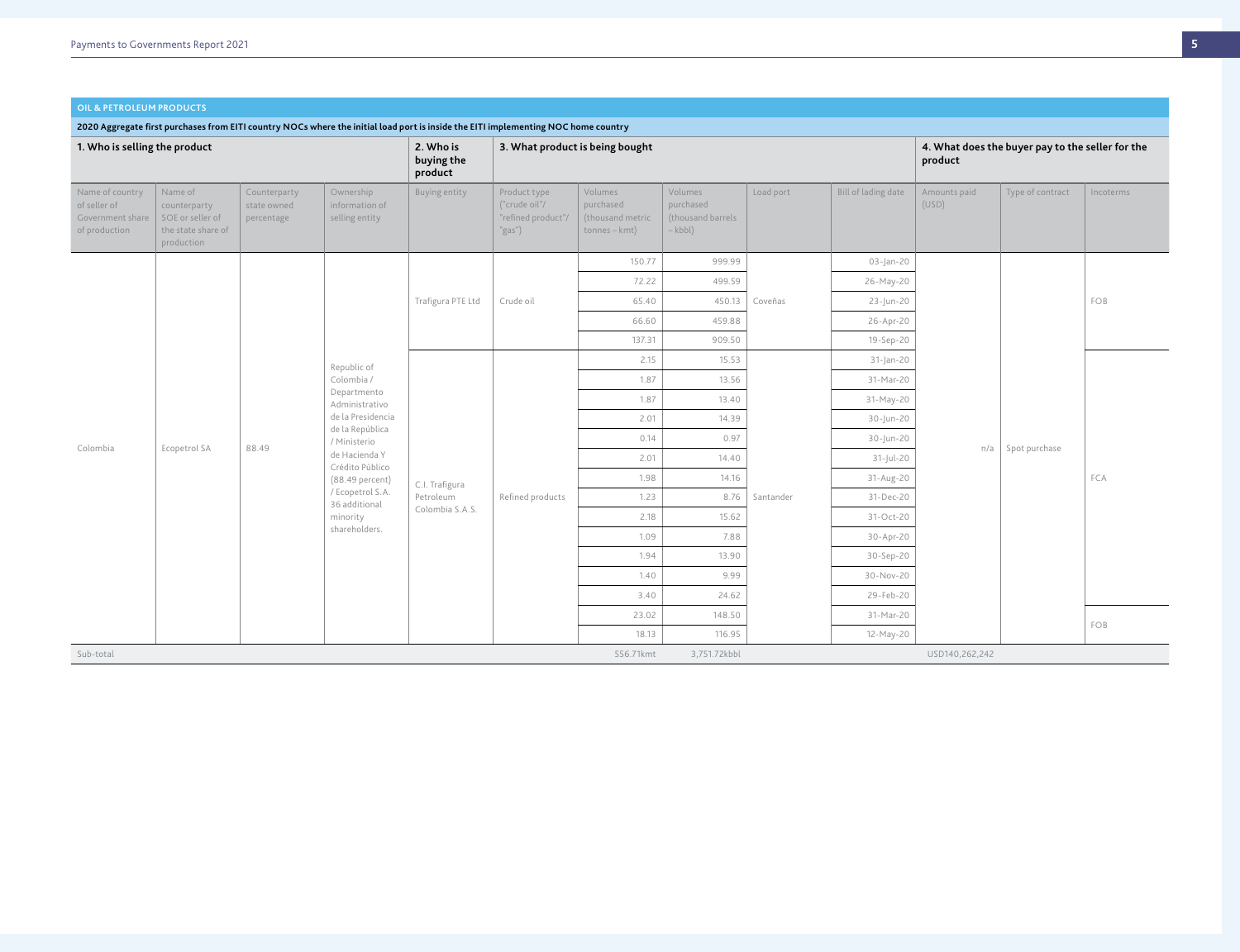| 1. Who is selling the product                                        |                                                                                 |                                           |                                               | 2. Who is<br>buying the<br>product |                                                               | 3. What product is being bought                           |                                                       | 4. What does the buyer pay to the seller for the<br>product |                          |                       |                  |           |  |
|----------------------------------------------------------------------|---------------------------------------------------------------------------------|-------------------------------------------|-----------------------------------------------|------------------------------------|---------------------------------------------------------------|-----------------------------------------------------------|-------------------------------------------------------|-------------------------------------------------------------|--------------------------|-----------------------|------------------|-----------|--|
| Name of country<br>of seller of<br>Government share<br>of production | Name of<br>counterparty<br>SOE or seller of<br>the state share of<br>production | Counterparty<br>state owned<br>percentage | Ownership<br>information of<br>selling entity | Buying entity                      | Product type<br>("crude oil"/<br>"refined product"/<br>"gas") | Volumes<br>purchased<br>(thousand metric<br>tonnes - kmt) | Volumes<br>purchased<br>(thousand barrels<br>$-kbbl)$ | Load port                                                   | Bill of lading date      | Amounts paid<br>(USD) | Type of contract | Incoterms |  |
|                                                                      |                                                                                 |                                           |                                               |                                    |                                                               | 5.44                                                      | 37.99                                                 |                                                             | $31$ - $ an-20$          |                       | Spot purchase    |           |  |
|                                                                      |                                                                                 |                                           |                                               |                                    |                                                               | 5.44                                                      | 38.02                                                 |                                                             | 29-Feb-20                |                       |                  |           |  |
|                                                                      |                                                                                 |                                           |                                               |                                    |                                                               | 3.73                                                      | 26.08                                                 | Casanare                                                    | $31$ -Jan-20             |                       |                  |           |  |
|                                                                      |                                                                                 |                                           | Republic of<br>Colombia /                     |                                    |                                                               | 3.26                                                      | 22.79                                                 |                                                             | 31-Mar-20                |                       |                  |           |  |
|                                                                      |                                                                                 |                                           | Departmento<br>Administrativo                 |                                    |                                                               | 3.58                                                      | 25.02                                                 |                                                             | 31-May-20                |                       |                  |           |  |
|                                                                      |                                                                                 |                                           | de la Presidencia                             |                                    |                                                               | 3.24                                                      | 22.65                                                 | Coveñas                                                     | $30 - \frac{\ln 20}{10}$ |                       |                  |           |  |
|                                                                      |                                                                                 |                                           | de la República<br>/ Ministerio               |                                    |                                                               | 13.07                                                     | 91.34                                                 |                                                             | $31$ -Jul-20             |                       |                  |           |  |
|                                                                      |                                                                                 |                                           | de Hacienda Y                                 |                                    |                                                               | 1.60                                                      | 11.16                                                 | Casanare                                                    | 31-Aug-20                |                       |                  | DAP       |  |
| Colombia                                                             | Equion Energía Ltd                                                              | 100.00                                    | Crédito Público<br>(88.49 percent)            | C.I. Trafigura<br>Petroleum        | Crude oil                                                     | 1.60                                                      | 11.16                                                 | Coveñas                                                     | 31-Aug-20                | n/a                   |                  |           |  |
|                                                                      |                                                                                 |                                           | / Ecopetrol S.A                               | Colombia S.A.S.                    |                                                               | 3.08                                                      | 21.51                                                 | Cartagena                                                   | 31-Dec-20                |                       | Term purchase    |           |  |
|                                                                      |                                                                                 |                                           | (51 percent).<br>1 additional                 |                                    |                                                               | 2.73                                                      | 19.08                                                 | Coveñas                                                     | 31-Oct-20                |                       |                  |           |  |
|                                                                      |                                                                                 |                                           | minority<br>shareholder:                      |                                    |                                                               | 3.71                                                      | 25.95                                                 | Casanare                                                    | $30 - Apr-20$            |                       |                  |           |  |
|                                                                      |                                                                                 |                                           | Talisman                                      |                                    |                                                               | 3.71                                                      | 25.95                                                 |                                                             | 30-Apr-20                |                       |                  |           |  |
|                                                                      |                                                                                 |                                           | Colombia Holdco<br>Limited (49                |                                    |                                                               | 2.75                                                      | 19.25                                                 | Coveñas                                                     | 30-Sep-20                |                       |                  |           |  |
|                                                                      |                                                                                 |                                           | percent).                                     |                                    |                                                               | 3.12                                                      | 21.78                                                 |                                                             | 30-Nov-20                |                       |                  |           |  |
|                                                                      |                                                                                 |                                           |                                               |                                    |                                                               | 2.69                                                      | 18.79                                                 |                                                             | 29-Feb-20                |                       |                  |           |  |
|                                                                      |                                                                                 |                                           |                                               |                                    |                                                               | 16.14                                                     | 112.78                                                | Casanare                                                    | $31$ -Jan-20             |                       |                  | FCA       |  |
|                                                                      |                                                                                 |                                           |                                               |                                    |                                                               | 15.29                                                     | 106.83                                                |                                                             | 29-Feb-20                |                       |                  |           |  |
| Sub-total                                                            |                                                                                 |                                           |                                               |                                    |                                                               | 94.17kmt                                                  | 658.13kbbl                                            |                                                             |                          | USD30,666,582         |                  |           |  |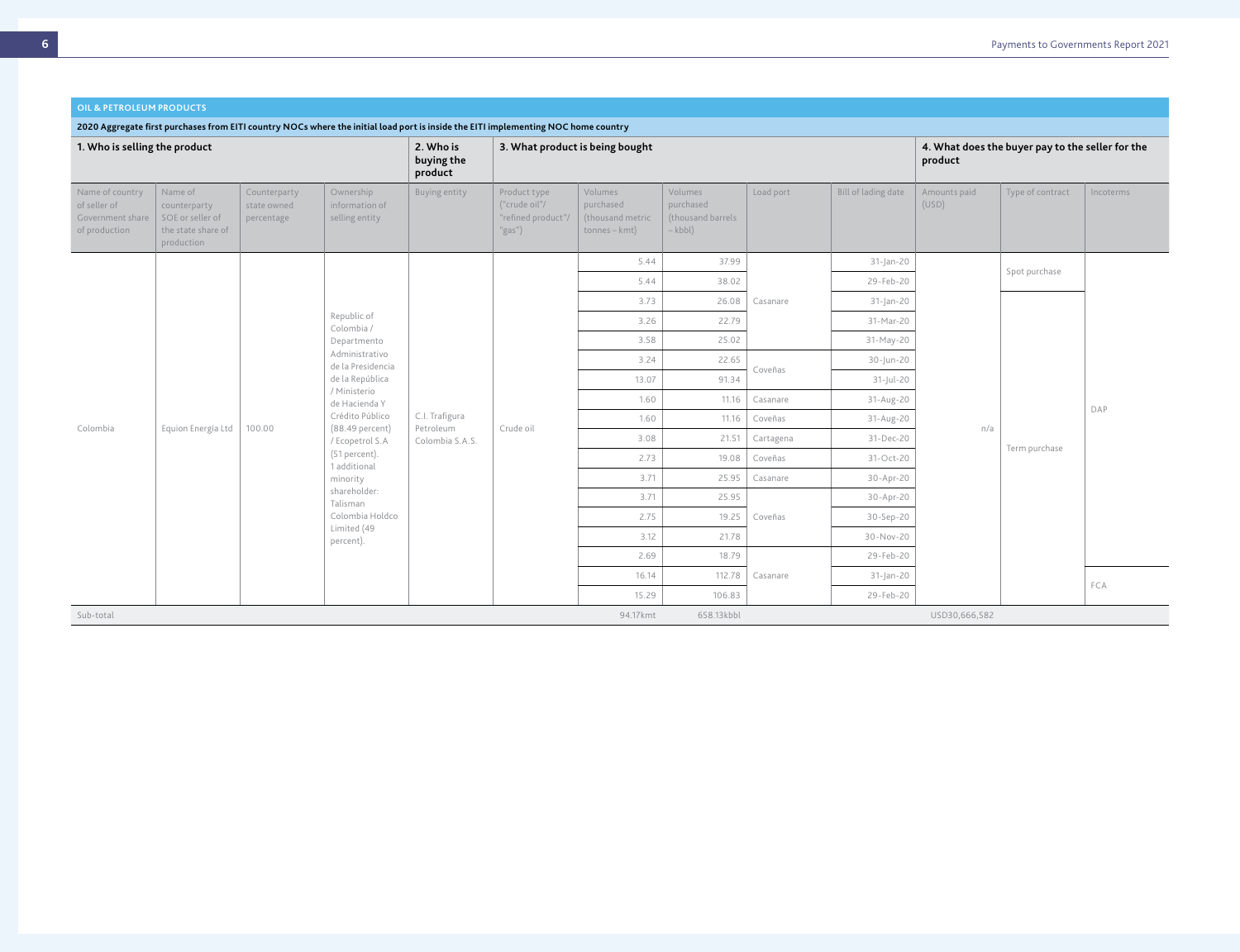| 1. Who is selling the product                                        |                                                                                 |                                           |                                               | 2. Who is<br>buying the<br>product | 3. What product is being bought                               |                                                           |                                                       |           |                     | product               | 4. What does the buyer pay to the seller for the |           |
|----------------------------------------------------------------------|---------------------------------------------------------------------------------|-------------------------------------------|-----------------------------------------------|------------------------------------|---------------------------------------------------------------|-----------------------------------------------------------|-------------------------------------------------------|-----------|---------------------|-----------------------|--------------------------------------------------|-----------|
| Name of country<br>of seller of<br>Government share<br>of production | Name of<br>counterparty<br>SOE or seller of<br>the state share of<br>production | Counterparty<br>state owned<br>percentage | Ownership<br>information of<br>selling entity | Buying entity                      | Product type<br>("crude oil"/<br>"refined product"/<br>"gas") | Volumes<br>purchased<br>(thousand metric<br>tonnes - kmt) | Volumes<br>purchased<br>(thousand barrels<br>$-kbbl)$ | Load port | Bill of lading date | Amounts paid<br>(USD) | Type of contract                                 | Incoterms |
|                                                                      |                                                                                 |                                           |                                               |                                    |                                                               | 40.10                                                     | 299.63                                                |           | $31$ -Jul-20        |                       |                                                  | DAP       |
|                                                                      |                                                                                 |                                           |                                               |                                    |                                                               | 11.96                                                     | 88.09                                                 |           | 24. Jan-20          |                       |                                                  |           |
|                                                                      |                                                                                 |                                           |                                               |                                    |                                                               | 26.06                                                     | 191.98                                                |           | 25-Jan-20           |                       |                                                  |           |
|                                                                      |                                                                                 |                                           |                                               |                                    |                                                               | 38.12                                                     | 281.03                                                |           | 06-Jan-20           |                       |                                                  |           |
|                                                                      |                                                                                 |                                           |                                               |                                    |                                                               | 34.01                                                     | 250.49                                                |           | 12-Jan-20           |                       |                                                  |           |
|                                                                      |                                                                                 |                                           |                                               |                                    |                                                               | 39.15                                                     | 291.17                                                |           | 22-Mar-20           |                       |                                                  |           |
|                                                                      |                                                                                 |                                           |                                               |                                    |                                                               | 37.29                                                     | 273.18                                                |           | 11-Mar-20           |                       |                                                  |           |
|                                                                      |                                                                                 |                                           |                                               |                                    |                                                               | 38.32                                                     | 284.96                                                |           | 31-Mar-20           |                       |                                                  |           |
|                                                                      |                                                                                 |                                           |                                               |                                    |                                                               | 41.69                                                     | 310.06                                                |           | 01-May-20           |                       |                                                  |           |
|                                                                      |                                                                                 |                                           |                                               |                                    |                                                               | 12.83                                                     | 100.90                                                |           | 11-May-20           |                       |                                                  |           |
|                                                                      |                                                                                 |                                           |                                               |                                    |                                                               | 27.32                                                     | 203.19                                                |           | 12-May-20           |                       |                                                  |           |
|                                                                      |                                                                                 |                                           | Republic of<br>Colombia /                     |                                    |                                                               | 39.01                                                     | 290.13                                                |           | 15-May-20           |                       |                                                  |           |
|                                                                      |                                                                                 |                                           | Departmento                                   |                                    |                                                               | 26.97                                                     | 200.53                                                |           | 20-May-20           |                       |                                                  |           |
|                                                                      |                                                                                 |                                           | Administrativo<br>de la Presidencia           |                                    |                                                               | 38.23                                                     | 284.28                                                |           | 22-May-20           |                       |                                                  |           |
| Colombia                                                             | Refinería de                                                                    | 88.49                                     | de la República                               | Trafigura PTE Ltd                  | Refined products                                              | 24.14                                                     | 201.09                                                | Mamonal   | 21-Apr-20           |                       | n/a Spot purchase                                |           |
|                                                                      | Cartagena S.A.                                                                  |                                           | / Ministerio<br>de Hacienda Y                 |                                    |                                                               | 12.32                                                     | 102.62                                                |           | 05-May-20           |                       |                                                  | FOB       |
|                                                                      |                                                                                 |                                           | Crédito Público                               |                                    |                                                               | 22.41                                                     | 186.66                                                |           | 07-May-20           |                       |                                                  |           |
|                                                                      |                                                                                 |                                           | (88.49 percent)<br>/ Ecopetrol S.A            |                                    |                                                               | 11.72                                                     | 102.97                                                |           | 28-May-20           |                       |                                                  |           |
|                                                                      |                                                                                 |                                           | (100 percent).                                |                                    |                                                               | 21.78                                                     | 189.33                                                |           | 06-Jun-20           |                       |                                                  |           |
|                                                                      |                                                                                 |                                           |                                               |                                    |                                                               | 11.18                                                     | 98.29                                                 |           | 18-May-20           |                       |                                                  |           |
|                                                                      |                                                                                 |                                           |                                               |                                    |                                                               | 13.88                                                     | 108.08                                                |           | 02-Jun-20           |                       |                                                  |           |
|                                                                      |                                                                                 |                                           |                                               |                                    |                                                               | 27.21                                                     | 200.76                                                |           | 06-Jun-20           |                       |                                                  |           |
|                                                                      |                                                                                 |                                           |                                               |                                    |                                                               | 38.98                                                     | 289.85                                                |           | 15-Jun-20           |                       |                                                  |           |
|                                                                      |                                                                                 |                                           |                                               |                                    |                                                               | 39.11                                                     | 290.84                                                |           | 24-Jun-20           |                       |                                                  |           |
|                                                                      |                                                                                 |                                           |                                               |                                    |                                                               | 12.02                                                     | 100.16                                                |           | 28-Jun-20           |                       |                                                  |           |
|                                                                      |                                                                                 |                                           |                                               |                                    |                                                               | 24.02                                                     | 200.07                                                |           | 29-Jun-20           |                       |                                                  |           |
|                                                                      |                                                                                 |                                           |                                               |                                    |                                                               | 25.32                                                     | 188.28                                                |           | 24-Jul-20           |                       |                                                  |           |
|                                                                      |                                                                                 |                                           |                                               |                                    |                                                               | 11.48                                                     | 90.27                                                 |           | 25-Jul-20           |                       |                                                  |           |
|                                                                      |                                                                                 |                                           |                                               |                                    |                                                               | 12.63                                                     | 99.31                                                 |           | $01$ -Jul-20        |                       |                                                  |           |
|                                                                      |                                                                                 |                                           |                                               |                                    |                                                               | 10.17                                                     | 80.11                                                 |           | 31-Jul-20           |                       |                                                  |           |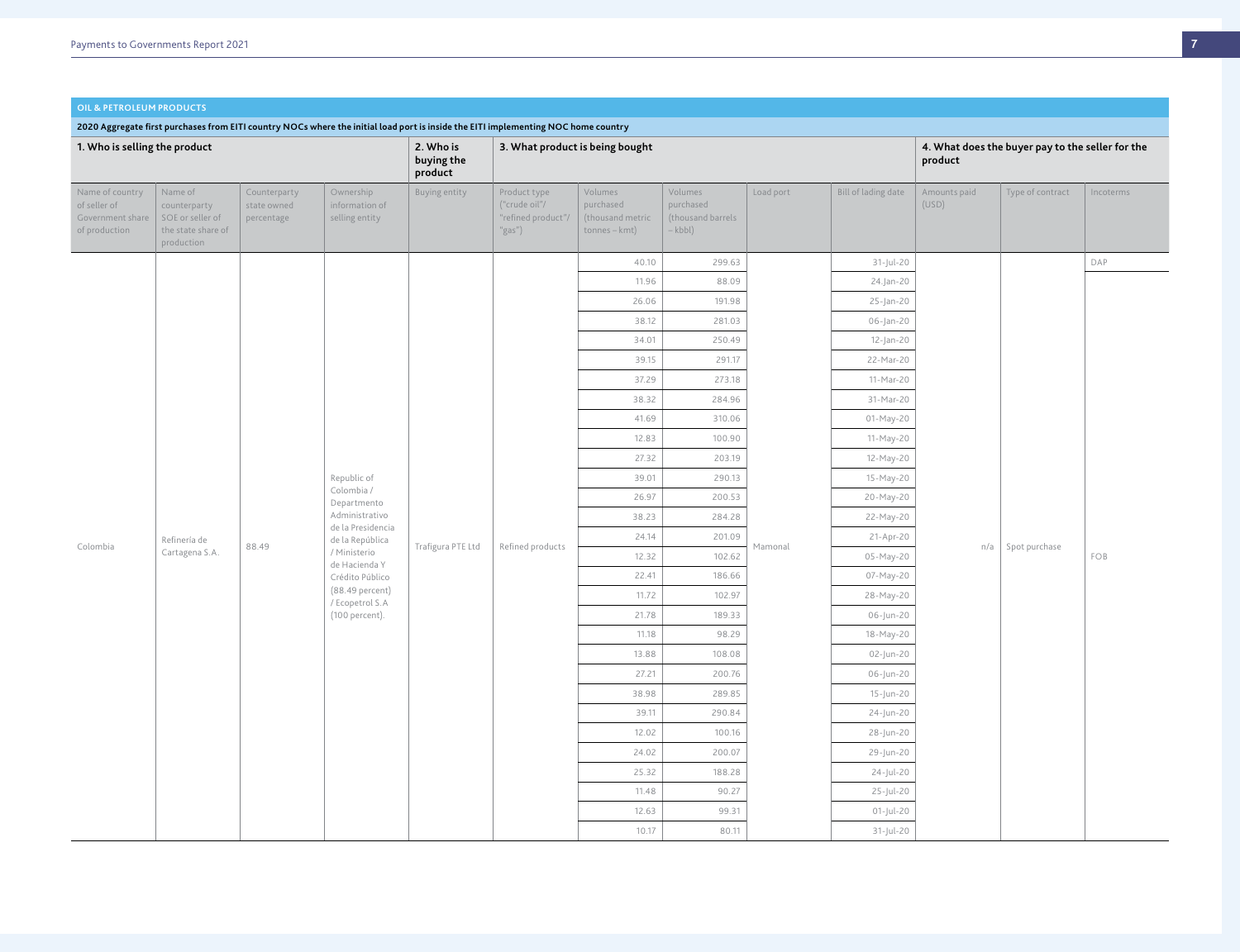|                                                                      | 1. Who is selling the product<br>Name of<br>Counterparty<br>Ownership |                           |                                     | 2. Who is<br>buying the<br>product | 3. What product is being bought                               |                                                           |                                                      |           |                        | product               | 4. What does the buyer pay to the seller for the |           |
|----------------------------------------------------------------------|-----------------------------------------------------------------------|---------------------------|-------------------------------------|------------------------------------|---------------------------------------------------------------|-----------------------------------------------------------|------------------------------------------------------|-----------|------------------------|-----------------------|--------------------------------------------------|-----------|
| Name of country<br>of seller of<br>Government share<br>of production | counterparty<br>SOE or seller of<br>the state share of<br>production  | state owned<br>percentage | information of<br>selling entity    | <b>Buying entity</b>               | Product type<br>("crude oil"/<br>"refined product"/<br>"gas") | Volumes<br>purchased<br>(thousand metric<br>tonnes - kmt) | Volumes<br>purchased<br>(thousand barrels<br>- kbbl) | Load port | Bill of lading date    | Amounts paid<br>(USD) | Type of contract                                 | Incoterms |
|                                                                      |                                                                       |                           |                                     |                                    |                                                               | 19.50                                                     | 169.99                                               |           | $30$ -Jul-20           |                       |                                                  |           |
|                                                                      |                                                                       |                           |                                     |                                    |                                                               | 12.67                                                     | 99.30                                                |           | 16-Aug-20              |                       |                                                  |           |
|                                                                      |                                                                       |                           |                                     |                                    |                                                               | 26.92                                                     | 200.20                                               |           | 18-Aug-20              |                       |                                                  |           |
|                                                                      |                                                                       |                           |                                     |                                    |                                                               | 16.25                                                     | 120.84                                               |           | 01-Sep-20              |                       |                                                  |           |
|                                                                      |                                                                       |                           |                                     |                                    |                                                               | 22.91                                                     | 170.36                                               |           | 31-Aug-20              |                       |                                                  |           |
|                                                                      |                                                                       |                           |                                     |                                    |                                                               | 49.50                                                     | 369.96                                               |           | 11-Aug-20              |                       |                                                  |           |
|                                                                      |                                                                       |                           |                                     |                                    |                                                               | 46.83                                                     | 348.35                                               |           | 16-Aug-20              |                       |                                                  |           |
|                                                                      |                                                                       |                           |                                     |                                    |                                                               | 40.42                                                     | 300.39                                               |           | 24-Aug-20              |                       |                                                  |           |
|                                                                      |                                                                       |                           |                                     |                                    |                                                               | 33.51                                                     | 249.14                                               |           | 12-Aug-20              |                       |                                                  |           |
|                                                                      |                                                                       |                           |                                     |                                    |                                                               | 5.81                                                      | 45.50                                                |           | 29-Dec-20              |                       |                                                  |           |
|                                                                      |                                                                       |                           |                                     |                                    |                                                               | 29.66                                                     | 220.97                                               |           | 30-Dec-20              |                       |                                                  |           |
|                                                                      |                                                                       |                           | Republic of<br>Colombia /           |                                    |                                                               | 38.92                                                     | 290.19                                               |           | 31-Dec-20              |                       |                                                  |           |
|                                                                      |                                                                       |                           | Departmento                         |                                    |                                                               | 38.93                                                     | 289.64                                               |           | 19-Dec-20              |                       |                                                  |           |
|                                                                      |                                                                       |                           | Administrativo<br>de la Presidencia |                                    |                                                               | 38.45                                                     | 286.38                                               |           | 23-Sep-20              |                       |                                                  |           |
| Colombia                                                             | Refinería de                                                          | 88.49                     | de la República                     | Trafigura PTE Ltd                  | Refined products                                              | 38.60                                                     | 286.39                                               | Mamonal   | 15-Oct-20              |                       | n/a Spot purchase                                | FOB       |
|                                                                      | Cartagena S.A.                                                        |                           | / Ministerio<br>de Hacienda Y       |                                    |                                                               | 38.30                                                     | 285.05                                               |           | 31-Oct-20              |                       |                                                  |           |
|                                                                      |                                                                       |                           | Crédito Público<br>(88.49 percent)  |                                    |                                                               | 11.86                                                     | 92.78                                                |           | 21-Oct-20              |                       |                                                  |           |
|                                                                      |                                                                       |                           | / Ecopetrol S.A                     |                                    |                                                               | 26.81                                                     | 199.36                                               |           | 22-Oct-20              |                       |                                                  |           |
|                                                                      |                                                                       |                           | (100 percent).                      |                                    |                                                               | 12.88                                                     | 101.23                                               |           | 10-Apr-20              |                       |                                                  |           |
|                                                                      |                                                                       |                           |                                     |                                    |                                                               | 39.40                                                     | 293.01                                               |           | 13-Apr-20              |                       |                                                  |           |
|                                                                      |                                                                       |                           |                                     |                                    |                                                               | 11.38                                                     | 100.26                                               |           | 09-Apr-20              |                       |                                                  |           |
|                                                                      |                                                                       |                           |                                     |                                    |                                                               | 12.72                                                     | 100.21                                               |           | 29-Sep-20              |                       |                                                  |           |
|                                                                      |                                                                       |                           |                                     |                                    |                                                               | 26.07                                                     | 194.67                                               |           | 30-Sep-20              |                       |                                                  |           |
|                                                                      |                                                                       |                           |                                     |                                    |                                                               | 41.70                                                     | 309.68                                               |           | 09-Sep-20              |                       |                                                  |           |
|                                                                      |                                                                       |                           |                                     |                                    |                                                               | 46.82                                                     | 348.02                                               |           | 14-Sep-20              |                       |                                                  |           |
|                                                                      |                                                                       |                           |                                     |                                    |                                                               | 12.86                                                     | 101.10                                               |           | 13-Sep-20              |                       |                                                  |           |
|                                                                      |                                                                       |                           |                                     |                                    |                                                               | 26.88<br>39.62                                            | 199.77<br>294.99                                     |           | 16-Sep-20<br>06-Nov-20 |                       |                                                  |           |
|                                                                      |                                                                       |                           |                                     |                                    |                                                               | 39.77                                                     | 296.77                                               |           | 18-Nov-20              |                       |                                                  |           |
|                                                                      |                                                                       |                           |                                     |                                    |                                                               | 38.13                                                     | 284.81                                               |           | $30 - Nov-20$          |                       |                                                  |           |
|                                                                      |                                                                       |                           |                                     |                                    |                                                               |                                                           |                                                      |           |                        |                       |                                                  |           |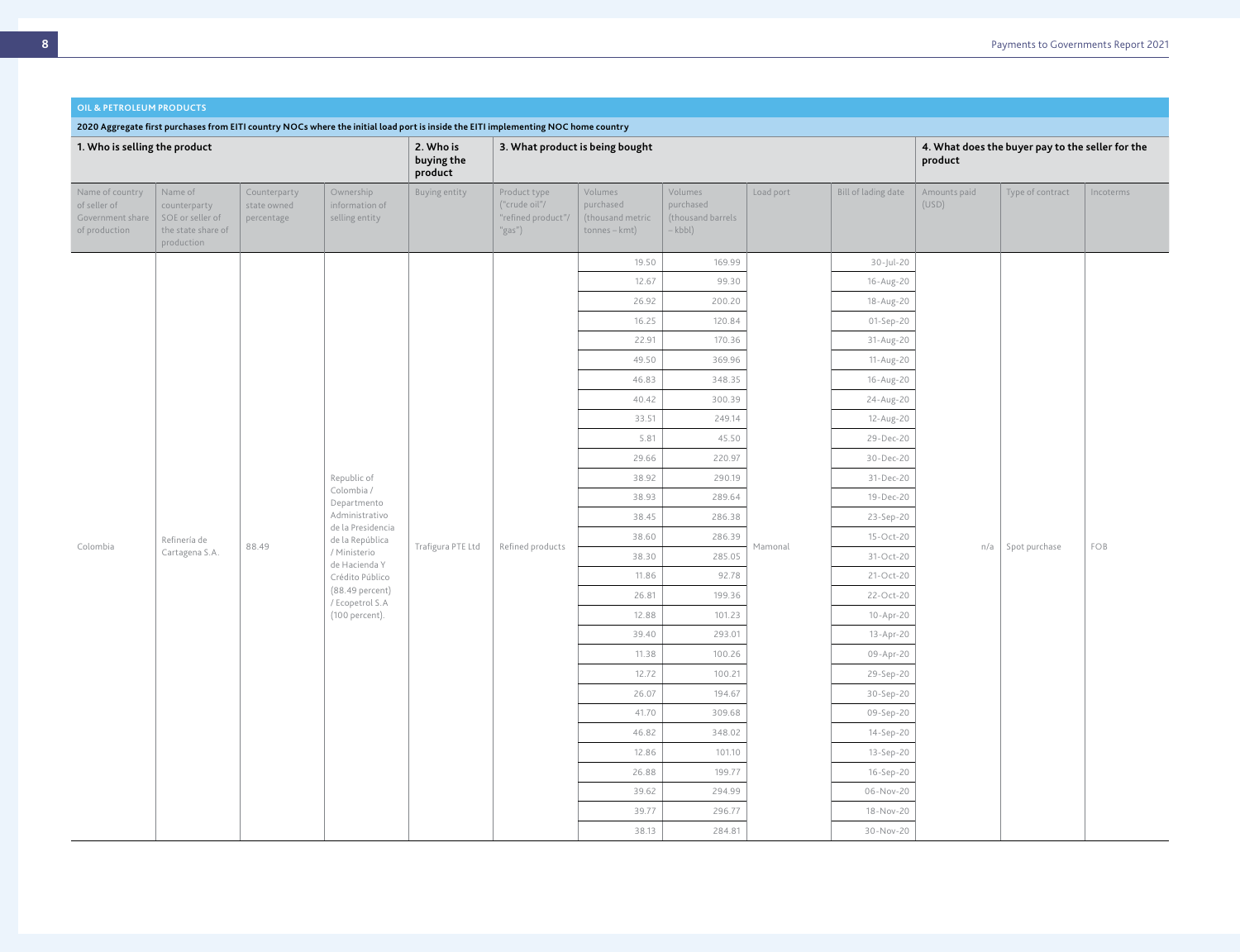|  | <b>OIL &amp; PETROLEUM PRODUCTS</b> |
|--|-------------------------------------|
|  |                                     |

**2020 Aggregate first purchases from EITI country NOCs where the initial load port is inside the EITI implementing NOC home country 1. Who is selling the product 2. Who is buying the product 3. What product is being bought 4. What does the buyer pay to the seller for the product** Name of country of seller of Government share of production Name of counterparty SOE or seller of the state share of production Counterparty state owned percentage Ownership information of selling entity Buying entity Product type ("crude oil"/ "refined product"/ "gas") Volumes purchased (thousand metric tonnes – kmt) Volumes purchased (thousand barrels – kbbl) Load port Bill of lading date Amounts paid (USD) Type of contract | Incoterms Colombia Refinería de Refineria de 88.49 Republic of Colombia / Departmento Administrativo de la Presidencia de la República / Ministerio de Hacienda Y Crédito Público (88.49 percent) / Ecopetrol S.A (100 percent). Trafigura PTE Ltd | Refined products 40.82 299.83 Mamonal 08-Feb-20 n/a Spot purchase FOB 39.14 291.10 29-Feb-20 Sub-total 1733.47kmt 13118.48kbbl USD610,349,623 Colombia | Hocol S.A. | 100 Republic of Colombia / Departmento Administrativo de la Presidencia de la República / Ministerio de Hacienda Y Crédito Público (88.49 percent) / Ecopetrol S.A. / Hocol S.A. (100 percent). C.I. Trafigura Petroleum Colombia S.A.S. Crude oil 0.15 1.00 Cartagena 31-Jan-20 n/a Term purchase FCA 0.15 1.00 1.00 31-Mar-20 0.15 1.00 1.00 31-May-20 0.15 1.00 1.00 30-Jun-20  $0.15$   $0.98$   $31$ -Jul-20 0.08 0.50 31-Aug-20 0.15 1.00 1.00 31-Dec-20 0.15 1.01 1.01 31-Oct-20  $0.08$   $0.52$   $0.52$   $30-Apr-20$ 0.15 1.01 1.01 30-Sep-20 0.08 0.50 30-Nov-20 0.15 1.00 1.00 29-Feb-20 Sub-total 1.60kmt 10.52kbbl USD392,340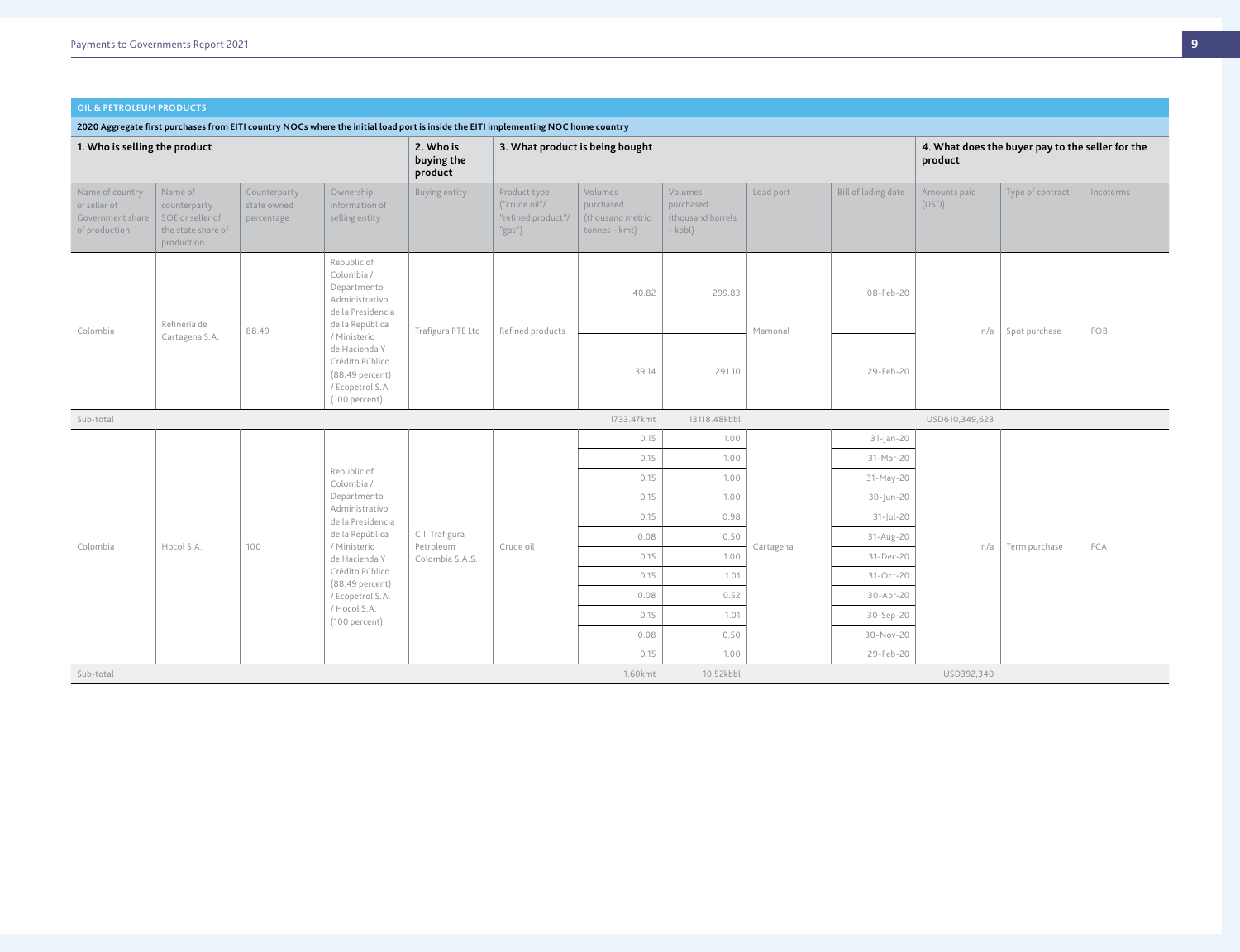**2020 Aggregate first purchases from EITI country NOCs where the initial load port is inside the EITI implementing NOC home country 1. Who is selling the product 2. Who is buying the product 3. What product is being bought 4. What does the buyer pay to the seller for the product** Name of country of seller of Government share of production Name of counterparty SOE or seller of the state share of production Counterparty state owned percentage Ownership information of selling entity Buying entity Product type ("crude oil"/ "refined product"/ "gas") Volumes purchased (thousand metric tonnes – kmt) Volumes purchased (thousand barrels – kbbl) Load port Bill of lading date Amounts paid (USD) Type of contract | Incoterms Ecuador EP Petroecuador 100 Ecuador / Ministerio de Hidrocarburos / Empresa Pública de Hidrocarburos del Ecuador – EP PetroEcuador Trafigura PTE Ltd Crude oil 102.53 709.80 Esmeraldas 08-Dec-20 Term purchase FOB 103.29 712.26 29-Dec-20 52.21 360.12 Esmeraldas 16-Dec-20 103.23 712.93 21-Dec-20 51.98 359.60 06-Oct-20 103.29 713.68 Balao Terminal 16-Oct-20 52.09 360.02 103.44 714.78 | Esmeraldas | 02-Nov-20 26-Oct-20 51.04 352.86 30-Oct-20 102.36 707.37 707.37 103.05 712.32 29-Nov-20 Refined products 27.24 179.45 La Libertad 15-Oct-20 28.21 185.74 La Libertad 23-Sep-20 27.74 182.56 24-Nov-20 Sub-total 1011.69kmt 6963.51kbbl USD276,376,070 México | PMI Trading DAC | 100 México / Secretaría de Energía / Petroleos Mexicanos (48.51 percent of PMI Trading DAC) / PMI Holdings BV (71.70 percent) / PMI Norteamérica SA de CV (51.49 percent) Trafigura PTE Ltd | Refined products 27.96 270.77 Pajaritos 13-Aug-20 Spot purchase CFR 51.97 329.88 Veracruz 25-Jun-20 DAP 56.14 353.56 Salina Cruz 13-Dec-20 58.25 366.23 Salina Cruz 24-Oct-20 55.74 349.84 349.84 10-Nov-20 23.52 150.46 Coatzacoalcos 13-May-20 23.21 151.69 Coatzacoalcos 14-May-20 Term purchase Sub-total 296.79kmt 1972.43kbbl USD82,132,048 Republic of the Congo Societe Nationale des Petroles du Congo 100 Government of the Republic of Congo / Societe Nationale des Petroles du Congo Trafigura PTE Ltd Crude oil 130.43 922.04 Djeno 14-Nov-20 Term purchase FOB Sub-total 130.43kmt 922.04kbbl USD38,790,939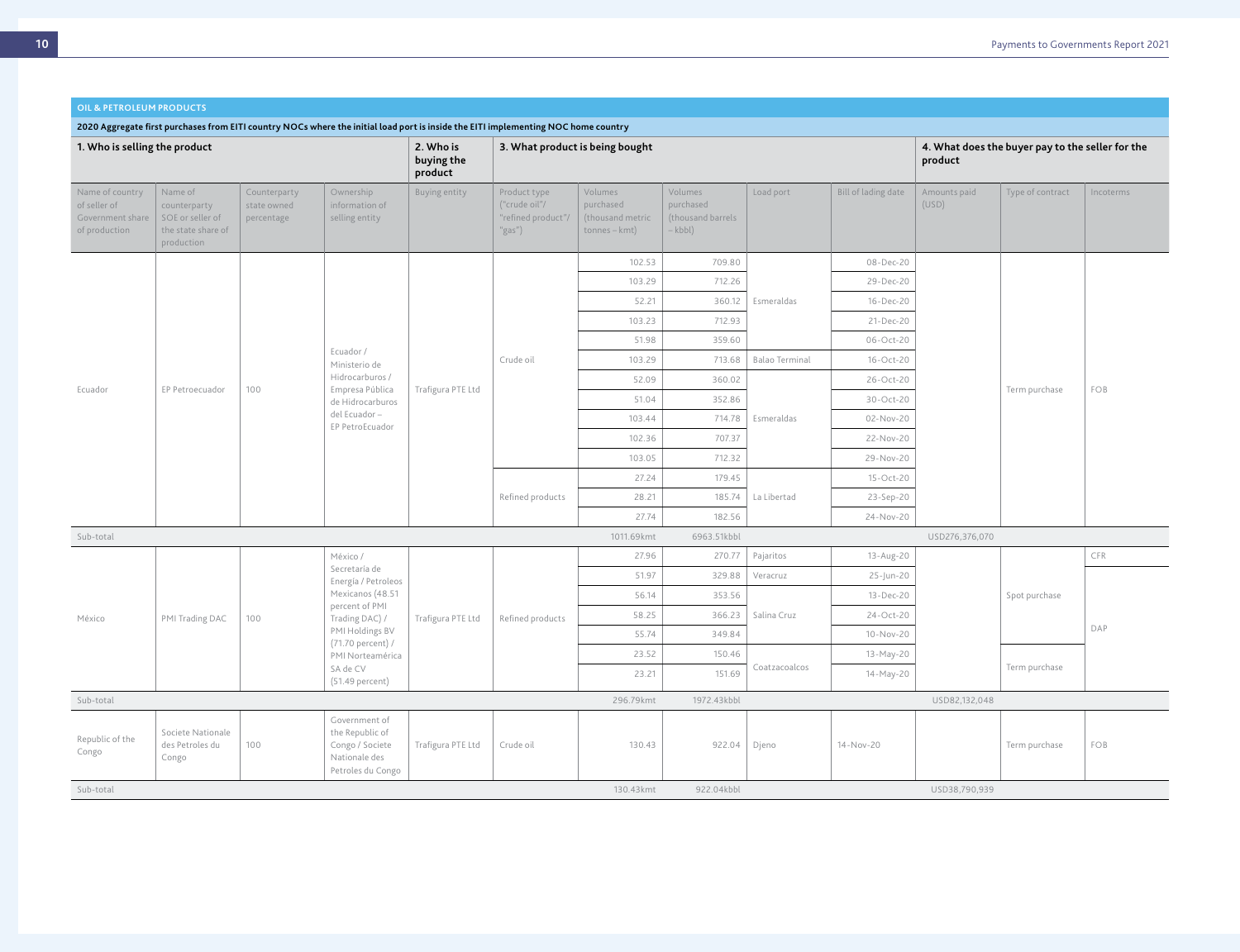| 1. Who is selling the product<br>2. Who is<br>3. What product is being bought<br>buying the<br>product |                                                                                 |                                           |                                               |                      |                                                               |                                                              |                                                    | 4. What does the buyer pay to the seller for<br>the product |                 |                        |                       |                     |           |
|--------------------------------------------------------------------------------------------------------|---------------------------------------------------------------------------------|-------------------------------------------|-----------------------------------------------|----------------------|---------------------------------------------------------------|--------------------------------------------------------------|----------------------------------------------------|-------------------------------------------------------------|-----------------|------------------------|-----------------------|---------------------|-----------|
| Name of country<br>of seller of<br>Government<br>share of<br>production                                | Name of<br>counterparty<br>SOE or seller of<br>the state share<br>of production | Counterparty<br>state owned<br>percentage | Ownership<br>information of<br>selling entity | <b>Buying entity</b> | Product type<br>("crude oil"/<br>"refined<br>product"/ "gas") | Volumes<br>purchased<br>(thousand<br>metric tonnes<br>- kmt) | Volumes<br>purchased<br>(thousand<br>barrels-kbbl) | Volumes<br>purchased<br>(MMBTU) <sup>1</sup>                | Load port       | Bill of lading<br>date | Amounts paid<br>(USD) | Type of contract    | Incoterms |
| Trinidad and                                                                                           | Heritage<br>Petroleum                                                           | 100                                       | Trinidad and                                  |                      | Crude oil                                                     | 78.76                                                        | 538.56                                             |                                                             | Pointe-a-Pierre | 08-Mar-20              |                       |                     | FOB       |
| Tobago                                                                                                 | Company<br>Limited                                                              |                                           | Tobago                                        | Trafigura PTE Ltd    |                                                               | 66.77                                                        | 457.43                                             | n/a                                                         |                 | 30-Aug-20              |                       | $n/a$ Spot purchase |           |
| Sub-total                                                                                              |                                                                                 |                                           |                                               |                      |                                                               | 145.53kmt                                                    | 995.9kbbl                                          |                                                             |                 |                        | USD41,275,712         |                     |           |
| Trinidad and<br>Tobago                                                                                 | Trinidad and<br>Tobago LNG<br>Limited                                           | 100                                       | Trinidad and<br>Tobago                        | Trafigura PTE Ltd    | Gas                                                           | 33.89                                                        | 311.94                                             | 1,809,275                                                   | Point Fortin    | 18-Dec-20              | n/a                   | Spot purchase       | FOB       |
| Sub-total                                                                                              |                                                                                 |                                           |                                               |                      |                                                               | 33.8kmt                                                      | 311.94kbbl                                         | 1,809,275<br>MMBTU                                          |                 |                        | USD7,436,120          |                     |           |
|                                                                                                        |                                                                                 |                                           | National Gas                                  |                      |                                                               | 7.77                                                         | 83.80                                              |                                                             |                 | $31$ -Jan-20           |                       |                     |           |
| Trinidad and                                                                                           | Phoenix Park<br>Gas Processors                                                  | 51                                        | Company<br>of Trinidad<br>and Tobago /        | Trafigura PTE Ltd    | Refined products                                              | 3.92                                                         | 43.04                                              | n/a                                                         | Point Lisas     | 04-Apr-20              |                       | Term purchase       | FOB       |
| Tobago                                                                                                 | Limited                                                                         |                                           | Phoenix Park<br>Gas Processors                |                      |                                                               | 2.50                                                         | 27.43                                              |                                                             |                 | 21-Apr-20              |                       |                     |           |
|                                                                                                        |                                                                                 |                                           | Limited                                       |                      |                                                               | 5.46                                                         | 60.00                                              |                                                             |                 | 12-Feb-20              |                       |                     |           |
| Sub-total                                                                                              |                                                                                 |                                           |                                               |                      |                                                               | 19.65kmt                                                     | 214.26kbbl                                         | $\circ$                                                     |                 |                        | USD5,721,997          |                     |           |
|                                                                                                        |                                                                                 |                                           |                                               |                      |                                                               |                                                              |                                                    |                                                             |                 |                        |                       |                     |           |
| Others <sup>2</sup>                                                                                    |                                                                                 |                                           |                                               |                      |                                                               | 518.17kmt                                                    | 4492.63kbbl                                        | 2,891,791<br>MMBTU                                          |                 |                        | USD202,627,230        |                     |           |
|                                                                                                        |                                                                                 |                                           |                                               |                      |                                                               |                                                              |                                                    |                                                             |                 |                        |                       |                     |           |
| <b>Grand Total</b>                                                                                     |                                                                                 |                                           |                                               |                      |                                                               | 4,542kmt                                                     | 33,412kbbl                                         | 4,701,066<br><b>MMBTU</b>                                   |                 |                        | USD1,436,030,903      |                     |           |

**2020 Aggregate first purchases from EITI country NOCs where the initial load port is inside the EITI implementing NOC home country**

<sup>1</sup> One million British Thermal Units.

<sup>2</sup> 'Others' includes Trafigura purchases from counterparts that, at the time of this disclosure, had not approved inclusion of such purchases.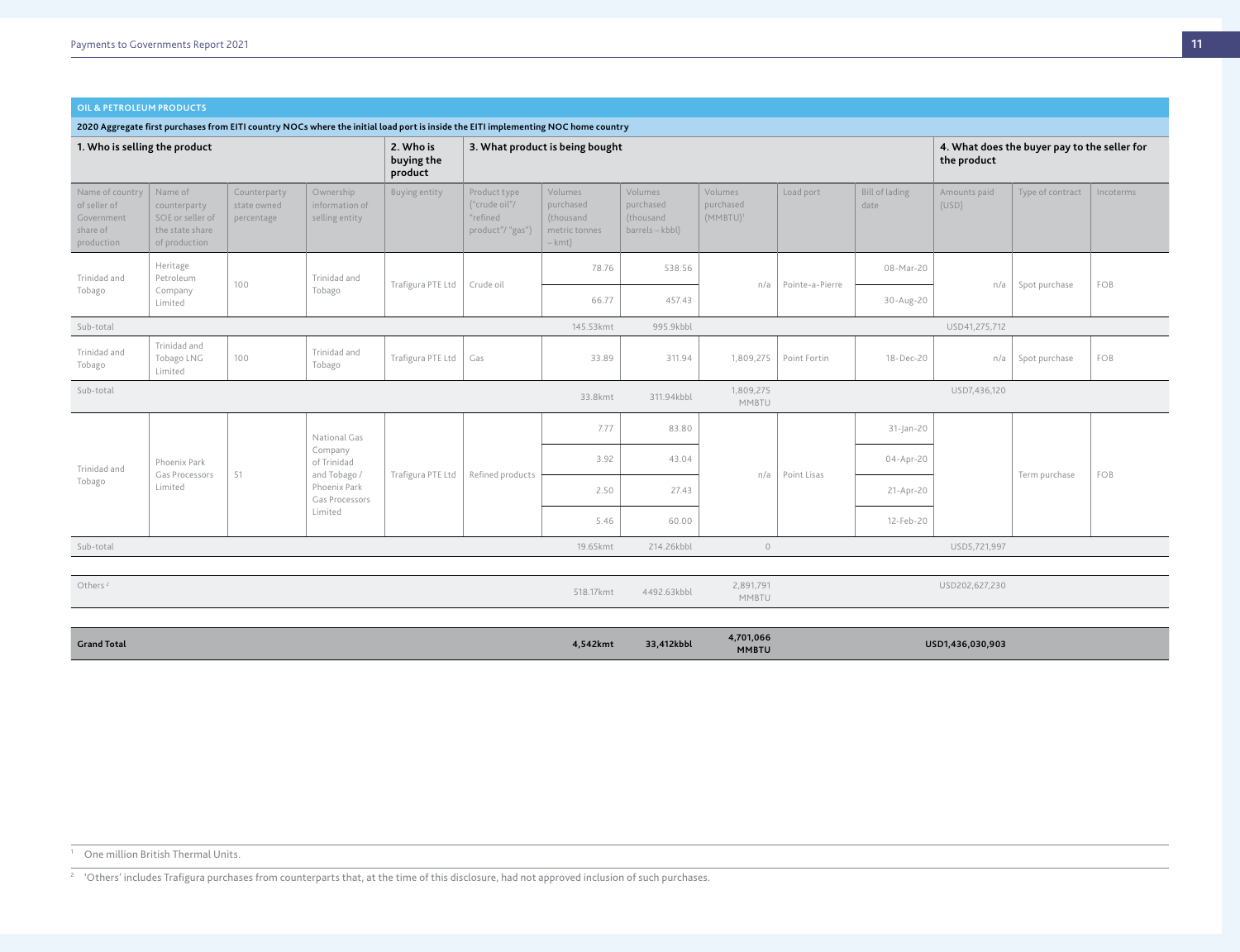#### **SWAPs3**

**2020 Aggregate swap of crude oil and corresponding delivery of refined products from and to NOCs in EITI countries where the initial load port is in the EITI implementing NOC home country**

| 1. Who is selling the product                                        |                                                                                 |                                           |                                               | 2. Who is<br>buying the<br>product | 3. What product is being bought                               |                                                           |                                                      |                |                        | product               | 4. What does the buyer pay to the seller for the |           |
|----------------------------------------------------------------------|---------------------------------------------------------------------------------|-------------------------------------------|-----------------------------------------------|------------------------------------|---------------------------------------------------------------|-----------------------------------------------------------|------------------------------------------------------|----------------|------------------------|-----------------------|--------------------------------------------------|-----------|
| Name of country<br>of seller of<br>Government share<br>of production | Name of<br>counterparty<br>SOE or seller of<br>the state share of<br>production | Counterparty<br>state owned<br>percentage | Ownership<br>information of<br>selling entity | <b>Buying entity</b>               | Product type<br>("crude oil"/<br>"refined product"/<br>"gas") | Volumes<br>purchased<br>(thousand metric<br>tonnes - kmt) | Volumes<br>purchased<br>(thousand barrels<br>- kbbl) | Load port      | Bill of lading date    | Amounts paid<br>(USD) | Type of contract                                 | Incoterms |
|                                                                      |                                                                                 |                                           |                                               |                                    |                                                               | 127                                                       | 950                                                  |                | 31-Jan-20              |                       |                                                  |           |
|                                                                      |                                                                                 |                                           |                                               |                                    |                                                               | 126                                                       | 950                                                  |                | 09-Jan-20              |                       |                                                  |           |
|                                                                      |                                                                                 |                                           |                                               |                                    |                                                               | 127                                                       | 950                                                  | Qua Iboe       | 18-Mar-20              |                       |                                                  |           |
|                                                                      | Nigerian National                                                               |                                           | Nigeria / Nigerian                            |                                    |                                                               | 126                                                       | 951                                                  |                | $31$ -Jul-20           |                       |                                                  |           |
| Nigeria                                                              | Petroleum                                                                       | 100                                       | National<br>Petroleum                         | Trafigura PTE Ltd                  | Crude oil                                                     | 125                                                       | 950                                                  |                | 25-Aug-20              | n/a                   | Term purchase                                    | FOB       |
|                                                                      | Corporation                                                                     |                                           | Corporation                                   |                                    |                                                               | 126                                                       | 950                                                  |                | 27-Oct-20              |                       |                                                  |           |
|                                                                      |                                                                                 |                                           |                                               |                                    |                                                               | 129                                                       | 948                                                  | Bonny Offshore | 21-Apr-20              |                       |                                                  |           |
|                                                                      |                                                                                 |                                           |                                               |                                    |                                                               | 126                                                       | 950                                                  | Qua Iboe       | 08-Nov-20              |                       |                                                  |           |
|                                                                      |                                                                                 |                                           |                                               |                                    |                                                               | 127                                                       | 950                                                  |                | 28-Feb-20              |                       |                                                  |           |
| Sub-total                                                            |                                                                                 |                                           |                                               |                                    |                                                               | 1,138.38kmt                                               | 8,548.56kbbl                                         |                |                        | USD346,936,922        |                                                  |           |
|                                                                      |                                                                                 |                                           |                                               |                                    |                                                               | 30                                                        | 253                                                  |                | $10$ -Jan-20           |                       |                                                  |           |
|                                                                      |                                                                                 |                                           |                                               |                                    |                                                               | 38<br>35                                                  | 319<br>302                                           |                | 18-Jan-20<br>12-Jan-20 |                       |                                                  |           |
|                                                                      |                                                                                 |                                           |                                               |                                    |                                                               | 38                                                        | 319                                                  |                | 07-Jan-20              |                       |                                                  |           |
|                                                                      |                                                                                 |                                           |                                               |                                    |                                                               | 38                                                        | 321                                                  |                | 06-Mar-20              |                       |                                                  |           |
|                                                                      |                                                                                 |                                           |                                               |                                    |                                                               | 38                                                        | 317                                                  |                | 01-Mar-20              |                       |                                                  |           |
|                                                                      |                                                                                 |                                           |                                               |                                    |                                                               | 37                                                        | 313                                                  |                | 21-Mar-20              |                       |                                                  |           |
|                                                                      |                                                                                 |                                           |                                               |                                    |                                                               | 38                                                        | 320                                                  |                | 08-May-20              |                       |                                                  |           |
|                                                                      | Nigerian National                                                               |                                           | Nigeria / Nigerian<br>National                |                                    |                                                               | 36                                                        | 310                                                  |                | 02-Aug-20              |                       |                                                  |           |
| Nigeria                                                              | Petroleum<br>Corporation                                                        | 100                                       | Petroleum                                     | Trafigura PTE Ltd                  | Refined products                                              | 31                                                        | 270                                                  |                | 09-Aug-20              | n/a                   | Term sale                                        | DAP       |
|                                                                      |                                                                                 |                                           | Corporation                                   |                                    |                                                               | 38                                                        | 319                                                  |                | 19-Dec-20              |                       |                                                  |           |
|                                                                      |                                                                                 |                                           |                                               |                                    |                                                               | 38                                                        | 318                                                  |                | 24-Oct-20              |                       |                                                  |           |
|                                                                      |                                                                                 |                                           |                                               |                                    |                                                               | 60                                                        | 496                                                  |                | 11-Oct-20              |                       |                                                  |           |
|                                                                      |                                                                                 |                                           |                                               |                                    |                                                               | 38                                                        | 312                                                  |                | 29-Oct-20              |                       |                                                  |           |
|                                                                      |                                                                                 |                                           |                                               |                                    |                                                               | 38                                                        | 319                                                  |                | 25-Oct-20              |                       |                                                  |           |
|                                                                      |                                                                                 |                                           |                                               |                                    |                                                               | 36                                                        | 307                                                  |                | 10-Apr-20              |                       |                                                  |           |
|                                                                      |                                                                                 |                                           |                                               |                                    |                                                               | 38                                                        | 322                                                  |                | 25-Feb-20              |                       |                                                  |           |
|                                                                      |                                                                                 |                                           |                                               |                                    |                                                               | 38                                                        | 319                                                  |                | 24-Feb-20              |                       |                                                  |           |
| Sub-total                                                            |                                                                                 |                                           |                                               |                                    |                                                               | 682.64kmt                                                 | 5,755.26kbbl                                         |                |                        | USD303,891,828        |                                                  |           |

<sup>3</sup> A value for value arrangement where the operators deliver corresponding net product value, i.e. inclusive of demurrage cost, to the net value derived from the crude oil loaded, i.e. exclusive of associated costs – demu between crude oil exported and refined products imported is addressed on a rolling basis over the duration of the swap agreement.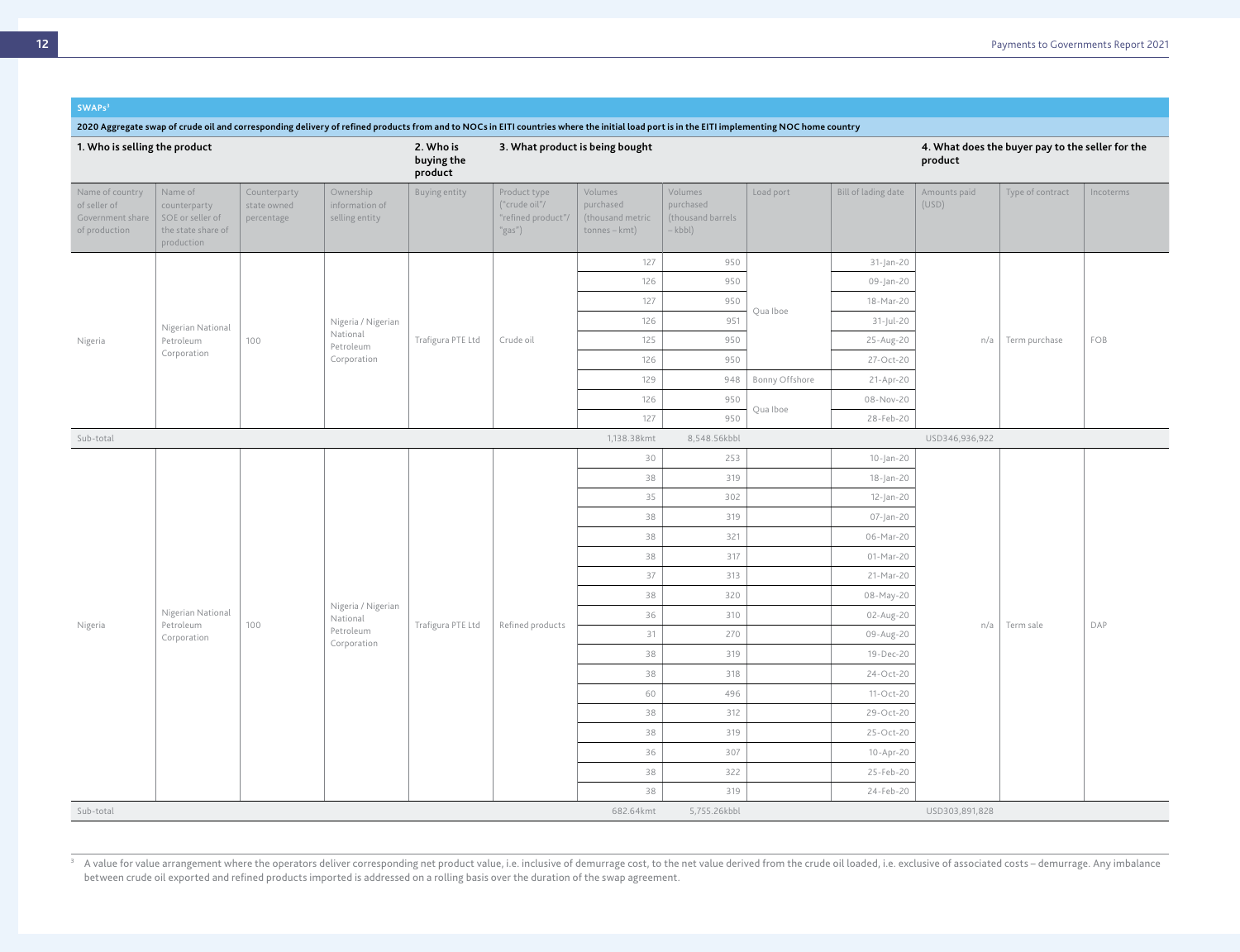|                          | 2020 Aggregate purchases from NOCs of EITI countries with a load port outside the EITI (i.e. likely to be non-equity oil) 4 |                                                                    |                                                                                                             |                                                                                   |                                                                                                                                                                                                                                    |                                         |                        |                                               |                         |                                                                  |                                                                                             |                                                                                          |                                                         |                                         |
|--------------------------|-----------------------------------------------------------------------------------------------------------------------------|--------------------------------------------------------------------|-------------------------------------------------------------------------------------------------------------|-----------------------------------------------------------------------------------|------------------------------------------------------------------------------------------------------------------------------------------------------------------------------------------------------------------------------------|-----------------------------------------|------------------------|-----------------------------------------------|-------------------------|------------------------------------------------------------------|---------------------------------------------------------------------------------------------|------------------------------------------------------------------------------------------|---------------------------------------------------------|-----------------------------------------|
|                          |                                                                                                                             |                                                                    |                                                                                                             |                                                                                   |                                                                                                                                                                                                                                    |                                         | 4.251.73               | 32.350.10                                     | 0.00                    |                                                                  |                                                                                             | 1,033,360,448                                                                            | n/a                                                     |                                         |
|                          |                                                                                                                             |                                                                    |                                                                                                             |                                                                                   |                                                                                                                                                                                                                                    |                                         |                        |                                               |                         |                                                                  |                                                                                             |                                                                                          |                                                         |                                         |
|                          |                                                                                                                             |                                                                    | 2020 Aggregate purchases from NOCs from non-EITI countries outside of EITI countries                        |                                                                                   |                                                                                                                                                                                                                                    |                                         |                        |                                               |                         |                                                                  |                                                                                             |                                                                                          |                                                         |                                         |
|                          |                                                                                                                             |                                                                    |                                                                                                             |                                                                                   |                                                                                                                                                                                                                                    |                                         | 64.375.04              | 485,864.92 239,868,511.27                     |                         |                                                                  |                                                                                             | 18,759,361,637                                                                           | n/a                                                     |                                         |
|                          |                                                                                                                             |                                                                    |                                                                                                             |                                                                                   |                                                                                                                                                                                                                                    |                                         |                        |                                               |                         |                                                                  |                                                                                             |                                                                                          |                                                         |                                         |
|                          |                                                                                                                             |                                                                    | GRAND TOTAL VOLUMES RECEIVED AND PAYMENTS MADE TO ALL GOVERNMENTS FOR OIL & PETROLEUM PRODUCTS <sup>5</sup> |                                                                                   |                                                                                                                                                                                                                                    |                                         |                        |                                               |                         |                                                                  |                                                                                             |                                                                                          |                                                         |                                         |
|                          |                                                                                                                             |                                                                    |                                                                                                             |                                                                                   |                                                                                                                                                                                                                                    |                                         | 74,307.24              | 560,175.23                                    |                         | 244,569,577.27                                                   |                                                                                             | 21,532,644,816                                                                           | n/a                                                     |                                         |
|                          | <b>OIL &amp; PETROLEUM PRODUCTS</b>                                                                                         |                                                                    |                                                                                                             |                                                                                   |                                                                                                                                                                                                                                    |                                         |                        |                                               |                         |                                                                  |                                                                                             |                                                                                          |                                                         |                                         |
|                          |                                                                                                                             |                                                                    | Prepayment deals / resource backed loan agreements with EITI countries 6                                    |                                                                                   |                                                                                                                                                                                                                                    |                                         |                        |                                               |                         |                                                                  |                                                                                             |                                                                                          |                                                         |                                         |
| Name of state            | Name of<br>Counterparty<br>SOE                                                                                              | Role of the<br>counterparty<br>/ borrowing<br>entity (e.g.<br>SOE) | Date of the<br>agreement and<br>restructurings                                                              | Entity to which<br>the amounts<br>were paid<br>under the<br>agreement<br>reported | Ownership<br>information<br>regarding<br>Counterpart<br>SOE                                                                                                                                                                        | Amount lent to<br>counterparty<br>(USD) | Interest rate          | Repayment<br>terms                            | Date of<br>disbursement | Product type<br>("crude oil"/<br>"refined<br>product"/<br>"gas") | Total volumes<br>of products<br>delivered by<br>seller over the<br>reporting year<br>(bbls) | Total value<br>of products<br>delivered by<br>seller over the<br>reporting year<br>(USD) | Amounts<br>outstanding<br>(USD) (as at<br>Dec 31, 2020) | Any changes to<br>the repayment<br>plan |
|                          |                                                                                                                             |                                                                    | Prepayment deals / resource backed loan agreements with EITI countries                                      |                                                                                   |                                                                                                                                                                                                                                    |                                         |                        |                                               |                         |                                                                  |                                                                                             |                                                                                          |                                                         |                                         |
| Republic of the<br>Congo | Société<br>Nationale des<br>Pétroles du<br>Congo                                                                            | SOE                                                                | Addendum<br>No. 1 dated 9<br>Oct 2020 to<br>Contract dated<br>29 Sep 2020                                   | Société<br>Nationale des<br>Pétroles du<br>Congo                                  | Government of<br>the Republic of<br>the Congo                                                                                                                                                                                      | 22,000,000                              | 6 Month Libor<br>$+3%$ | By offset<br>against delivery<br>of crude oil | $3-Nov-20$              | Crude oil                                                        | 922,035                                                                                     | <b>USD</b><br>38,790,939                                                                 | $26,915$   n/a                                          |                                         |
| Colombia                 | Hocol S.A.                                                                                                                  | SOE                                                                | Oct 29, 2019                                                                                                | Hocol S.A.                                                                        | Republic of<br>Colombia /<br>Departmento<br>Administrativo<br>de la<br>Presidencia de<br>la República /<br>Ministerio de<br>Hacienda Y<br>Crédito Público<br>(88.49 percent)<br>/ Ecopetrol S.A.<br>/ Hocol S.A.<br>(100 percent). | 26,915                                  | n/a                    | By offset<br>against delivery<br>of crude oil | 19-Nov-19               | Crude oil                                                        | 10,520                                                                                      | USD392,340                                                                               | $\Omega$                                                | n/a                                     |
| Sub-total                |                                                                                                                             |                                                                    |                                                                                                             |                                                                                   |                                                                                                                                                                                                                                    | USD22,026,915                           |                        |                                               |                         |                                                                  |                                                                                             | 932,555.12bbls USD39,183,279                                                             | USD26,915                                               |                                         |

4 When transacting with an EITI country NOC, many of which have international trading arms, we may take title of product in a non-EITI country. As such, it is unclear whether indeed the product is 'equity oil' or is in fac another location.

<sup>5</sup> Includes crude volumes received by Trafigura and the value of refined products returned to counterpart as part of swap agreements.

<sup>6</sup> As noted within Trafigura's 2019 Annual Report, page 73, as of 30 September 2019, prepayments amounted to USD4.1 billion (2018: USD3.7 billion), of which USD3.5 billion is short-term (2018: USD3.1 billion), and USD0.6 one year (2018: USD0.6 billion). Out of the total current prepayments balance, an amount of USD0.7 billion (2018: USD0.9 billion) relates to prepayments which are made for specifically identified cargos. The contractually prepayments amount decreases in size with each cargo that is delivered, until maturity. Once the contractually agreed total cargo has been fully delivered, the prepayment agreement falls away leaving no remaining contractu on the Group or the supplier. The Group monitors the commodity prices in relation to the prepayment contracts and manages the credit risk together with its financial assets as described in Note 30. Interest on the prepayme to the prepayment balance.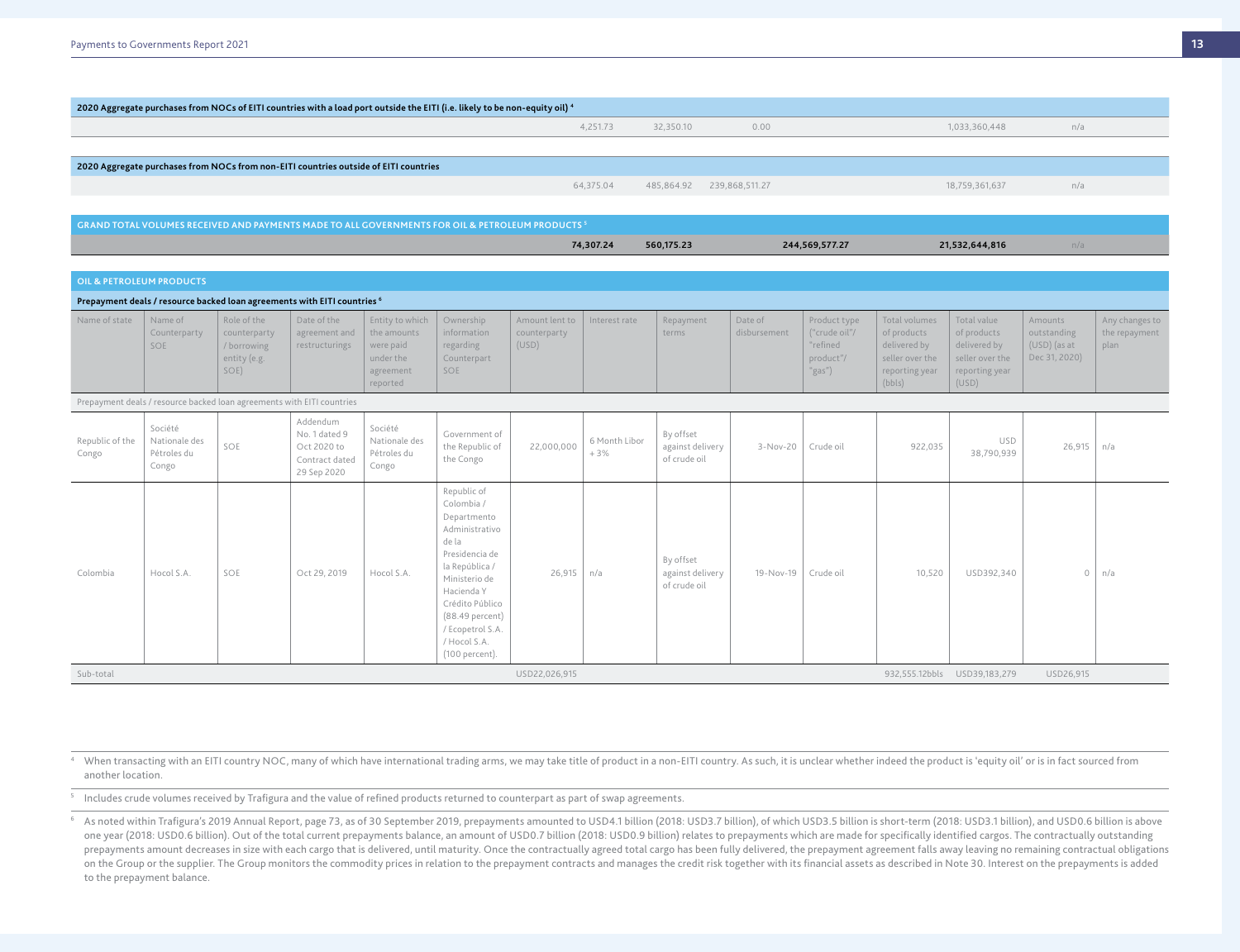| <b>METALS &amp; MINERALS</b>                                            |                                                                                 |                                           |                                                                                                                         |                                    |            |                                                                                 |                                                                        |                                   |           |                        |                       |                   |                                              |  |
|-------------------------------------------------------------------------|---------------------------------------------------------------------------------|-------------------------------------------|-------------------------------------------------------------------------------------------------------------------------|------------------------------------|------------|---------------------------------------------------------------------------------|------------------------------------------------------------------------|-----------------------------------|-----------|------------------------|-----------------------|-------------------|----------------------------------------------|--|
|                                                                         |                                                                                 |                                           | 2020 Purchases from EITI country SOEs where the initial load port is inside the same EITI implementing SOE home country |                                    |            |                                                                                 |                                                                        |                                   |           |                        |                       |                   |                                              |  |
| 1. Who is selling the product                                           |                                                                                 |                                           |                                                                                                                         | 2. Who is<br>buying the<br>product |            | 3. What product is being bought                                                 |                                                                        |                                   |           |                        | the product           |                   | 4. What does the buyer pay to the seller for |  |
| Name of country<br>of seller of<br>Government<br>share of<br>production | Name of<br>counterparty<br>SOE or seller of<br>the state share<br>of production | Counterparty<br>state owned<br>percentage | Ownership<br>information of<br>selling entity                                                                           | <b>Buying entity</b>               | Base metal | Product type<br>(metal or<br>mineral / "ore",<br>"concentrates"<br>or "refined" | Total tonnage<br>purchased<br>(thousand dry<br>metric tonnes-<br>kdmt) | Grade / quality<br>(name of mine) | Load port | Bill of lading<br>date | Amounts paid<br>(USD) | Type of contract  | Incoterms                                    |  |
|                                                                         |                                                                                 |                                           |                                                                                                                         |                                    |            |                                                                                 | 883.64                                                                 |                                   |           | 08-jan-20              |                       |                   |                                              |  |
|                                                                         |                                                                                 |                                           |                                                                                                                         |                                    |            |                                                                                 | 426.79                                                                 |                                   |           | $14$ -Jan-20           |                       |                   |                                              |  |
|                                                                         |                                                                                 |                                           |                                                                                                                         |                                    |            |                                                                                 | 2,809.26                                                               |                                   |           | $31$ -Jan-.20          |                       |                   |                                              |  |
|                                                                         |                                                                                 |                                           |                                                                                                                         |                                    |            |                                                                                 | 937.74                                                                 |                                   |           | $31$ -Jan-20           |                       |                   |                                              |  |
|                                                                         |                                                                                 |                                           |                                                                                                                         |                                    |            |                                                                                 | 906.91                                                                 |                                   |           | $31$ -Jan-20           |                       |                   |                                              |  |
|                                                                         |                                                                                 |                                           | Republic of<br>Indonesia /                                                                                              |                                    |            |                                                                                 | 428.37                                                                 |                                   |           | 25-Mar-20              |                       |                   |                                              |  |
|                                                                         | PT Aneka                                                                        |                                           | Indonesia<br>Asahan                                                                                                     | Trafigura Asia                     |            |                                                                                 | 877.77                                                                 |                                   |           | 23-Mar-20              |                       |                   |                                              |  |
| Indonesia                                                               | Tambang Tbk                                                                     | 65                                        | Aluminium, PT                                                                                                           | Trading Pte. Ltd.                  | Nickel     | Ferro alloys                                                                    | 430.24                                                                 | Antam                             | Surabaya  | 25-Mar-20              |                       | n/a Spot purchase | CIF                                          |  |
|                                                                         |                                                                                 |                                           | (Inalum) / PT<br>Aneka Tambang                                                                                          |                                    |            |                                                                                 | 438.31                                                                 |                                   |           | 31-Mar-20              |                       |                   |                                              |  |
|                                                                         |                                                                                 |                                           | TBK                                                                                                                     |                                    |            |                                                                                 | 327.31<br>435.83                                                       |                                   |           | 31-Mar-20<br>31-Mar-20 |                       |                   |                                              |  |
|                                                                         |                                                                                 |                                           |                                                                                                                         |                                    |            |                                                                                 | 322.34                                                                 |                                   |           | 31-Mar-20              |                       |                   |                                              |  |
|                                                                         |                                                                                 |                                           |                                                                                                                         |                                    |            |                                                                                 | 470.58                                                                 |                                   |           | 19-Aug-20              |                       |                   |                                              |  |
|                                                                         |                                                                                 |                                           |                                                                                                                         |                                    |            |                                                                                 | 471.49                                                                 |                                   |           | 31-Aug-20              |                       |                   |                                              |  |
|                                                                         |                                                                                 |                                           |                                                                                                                         |                                    |            |                                                                                 | 478.67                                                                 |                                   |           | 31-Aug-20              |                       |                   |                                              |  |
| Sub-total                                                               |                                                                                 |                                           |                                                                                                                         |                                    |            |                                                                                 | 10,645.24kdmt                                                          |                                   |           |                        | USD26,053,253         |                   |                                              |  |
| <b>Grand Total</b>                                                      |                                                                                 |                                           |                                                                                                                         |                                    |            |                                                                                 | 10,645.24kdmt                                                          |                                   |           |                        | USD26,053,253         |                   |                                              |  |

**METALS & MINERALS**

2020 Swaps of ores and concentrates and corresponding delivery of refined products from and to SOEs in EITI countries (where the EITI country owns the SOE) where the initial load port is in the same EITI implementing SOE h n/a

| METALS & MINERALS                                                                                                          |         |              |               |  |
|----------------------------------------------------------------------------------------------------------------------------|---------|--------------|---------------|--|
| 1 2020 Aggregate purchases from SOEs of EITI countries with a load port outside the EITI implementing country <sup>1</sup> |         |              |               |  |
|                                                                                                                            | Refined | 5.824.96kdmt | USD75,392,457 |  |
| <b>Grand Total</b>                                                                                                         |         | 5,824.96kdmt | USD75,392,457 |  |

<sup>1</sup> When transacting with an EITI country SOE, we may take title of product in a non-EITI country. As such, it is unclear whether indeed the product was produced by the same EITI country or it was in fact sourced from anot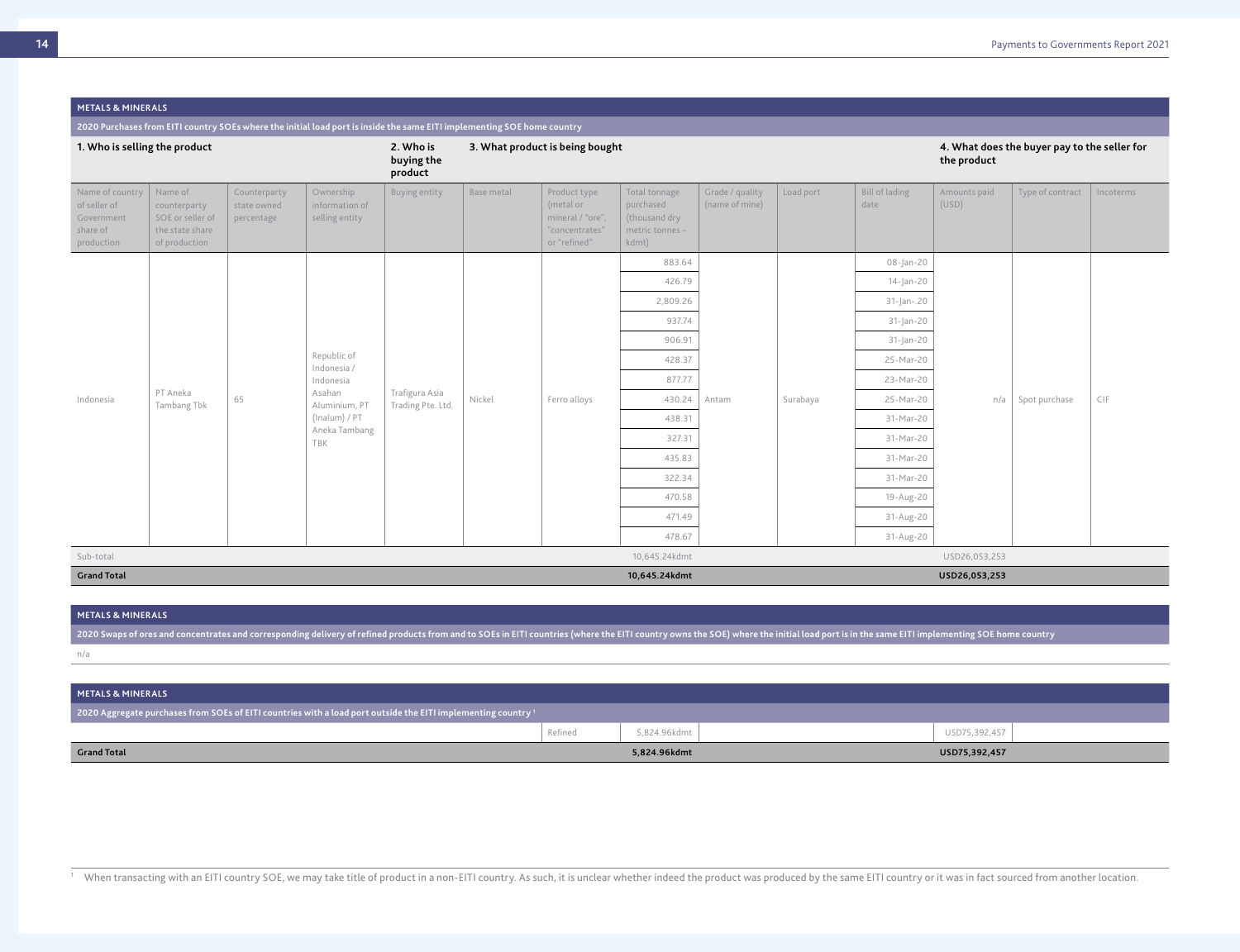| <b>METALS &amp; MINERALS</b>                                                            |                                                                      |                                           |                                               |                                    |                                 |                                                                                 |                                                                            |                                   |           |                        |                                                             |                              |  |
|-----------------------------------------------------------------------------------------|----------------------------------------------------------------------|-------------------------------------------|-----------------------------------------------|------------------------------------|---------------------------------|---------------------------------------------------------------------------------|----------------------------------------------------------------------------|-----------------------------------|-----------|------------------------|-------------------------------------------------------------|------------------------------|--|
| 1. Who is selling the product                                                           |                                                                      |                                           |                                               | 2. Who is<br>buying the<br>product | 3. What product is being bought |                                                                                 |                                                                            |                                   |           |                        | 4. What does the buyer pay to the seller for<br>the product |                              |  |
| Name of country $\vert$ Name of<br>of seller of<br>Government<br>share of<br>production | counterparty<br>SOE or seller of<br>the state share<br>of production | Counterparty<br>state owned<br>percentage | Ownership<br>information of<br>selling entity | Buying entity                      | Base metal                      | Product type<br>(metal or<br>mineral / "ore",<br>"concentrates"<br>or "refined" | Total tonnage<br>purchased<br>(thousand dry<br>$m$ etric tonnes –<br>kdmt) | Grade / quality<br>(name of mine) | Load port | Bill of lading<br>date | Amounts paid<br>(USD)                                       | Type of contract   Incoterms |  |

| <b>METALS &amp; MINERALS</b>                                                                                |              |                |                |  |  |  |  |  |  |
|-------------------------------------------------------------------------------------------------------------|--------------|----------------|----------------|--|--|--|--|--|--|
| 2020 Aggregate purchases from SOEs from non-EITI countries but operating within EITI implementing countries |              |                |                |  |  |  |  |  |  |
|                                                                                                             | Concentrates | 143.499.65     | 429,784,865    |  |  |  |  |  |  |
|                                                                                                             | Refined      | 66,106.50      | 251,988,854    |  |  |  |  |  |  |
| <b>Grand Total</b>                                                                                          |              | 209,606.15kdmt | USD681,773,720 |  |  |  |  |  |  |

| <b>METALS &amp; MINERALS</b>                                                                                |                            |  |                   |  |  |  |  |  |
|-------------------------------------------------------------------------------------------------------------|----------------------------|--|-------------------|--|--|--|--|--|
| 2020 Aggregate purchases from SOEs from non-EITI countries operating outside of EITI implementing countries |                            |  |                   |  |  |  |  |  |
|                                                                                                             | 748,542.60<br>Concentrates |  | 1,313,853,627     |  |  |  |  |  |
|                                                                                                             | Refined<br>640.188.55      |  | 2,615,983,100     |  |  |  |  |  |
| <b>Grand Total</b>                                                                                          | 1,388,731.15kdmt           |  | USD3,929,83s6,727 |  |  |  |  |  |

| <b>METALS &amp; MINERALS</b>                                                          |                                 |                                   |                                   |                                   |  |  |  |  |  |  |  |
|---------------------------------------------------------------------------------------|---------------------------------|-----------------------------------|-----------------------------------|-----------------------------------|--|--|--|--|--|--|--|
| Payments relevant to extractive activities majority owned by Trafigura's Mining Group |                                 |                                   |                                   |                                   |  |  |  |  |  |  |  |
| Name of country                                                                       | Name of operating entity        | 2020 Payments to Government (USD) | 2019 Payments to Government (USD) | 2018 Payments to Government (USD) |  |  |  |  |  |  |  |
| Democratic Republic of the Congo (DRC)                                                | Mawson West <sup>2</sup>        | 7,005,738                         | 7,289,024                         | 3,610,836                         |  |  |  |  |  |  |  |
| Perú                                                                                  | Catalina Huanca Sociedad Minera | 3,070,777                         | 3,158,333                         | 2,805,583                         |  |  |  |  |  |  |  |
| Canada                                                                                | Breakwater                      | 501,048                           | n/a                               | n/a                               |  |  |  |  |  |  |  |
| Canada                                                                                | Myra Falls                      | 739,069                           | n/a                               | n/a                               |  |  |  |  |  |  |  |
| <b>Grand Total</b>                                                                    |                                 | USD11,316,632                     | USD10,447,357                     | USD6,416,419                      |  |  |  |  |  |  |  |

| <b>GRAND TOTAL VOLUMES RECEIVED &amp; PAYMENTS MADE TO ALL GOVERNMENTS FOR METALS. MINERALS</b> | Total tonnage purchased (thousand dry metric tonnes - kdmt) | Amounts paid (USD) |
|-------------------------------------------------------------------------------------------------|-------------------------------------------------------------|--------------------|
|                                                                                                 | 1,614,807.50 kdmt                                           | USD4,724,372,789   |

<sup>2</sup> A fund managed by Galena Asset Management (which is wholly owned by the Trafigura Group) owns a majority stake in Mawson West.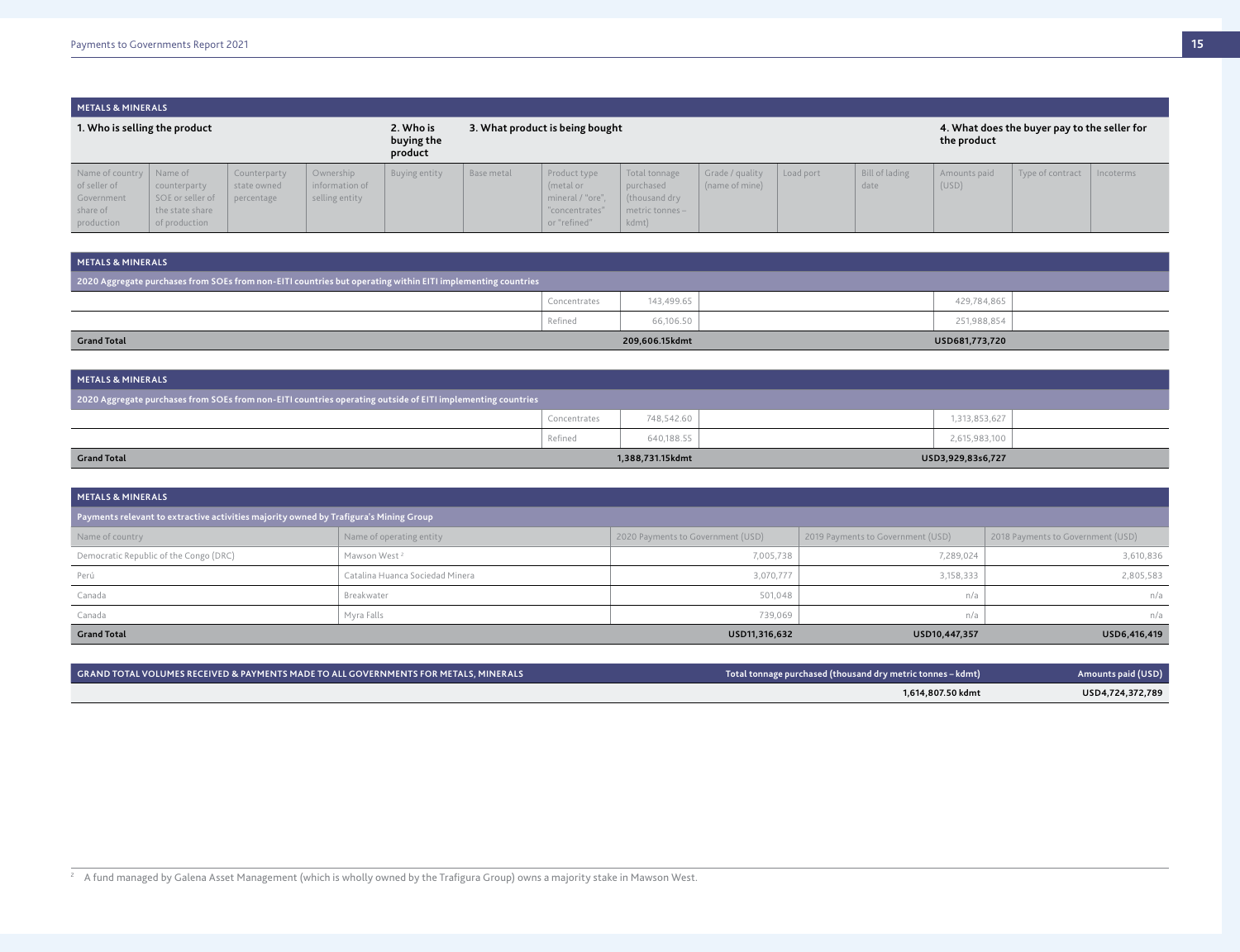|                                                 | <b>METALS &amp; MINERALS</b>                                            |                                                                    |                                                                                    |                                                                                      |                                                                        |                                            |               |                                                               |                         |            |                                                                                 |                    |                                                                                                                                              |                                                                                          |                                                             |                                            |
|-------------------------------------------------|-------------------------------------------------------------------------|--------------------------------------------------------------------|------------------------------------------------------------------------------------|--------------------------------------------------------------------------------------|------------------------------------------------------------------------|--------------------------------------------|---------------|---------------------------------------------------------------|-------------------------|------------|---------------------------------------------------------------------------------|--------------------|----------------------------------------------------------------------------------------------------------------------------------------------|------------------------------------------------------------------------------------------|-------------------------------------------------------------|--------------------------------------------|
|                                                 | Pre-payment deals / resource backed loan agreements with EITI countries |                                                                    |                                                                                    |                                                                                      |                                                                        |                                            |               |                                                               |                         |            |                                                                                 |                    |                                                                                                                                              |                                                                                          |                                                             |                                            |
| Name of<br>state                                | Name of<br>Counterparty<br>SOE                                          | Role of the<br>counterparty<br>/ borrowing<br>entity (e.g.<br>SOE) | Date of the<br>agreement<br>and<br>restructurings                                  | Entity to<br>which the<br>amounts<br>were paid<br>under the<br>agreement<br>reported | Ownership<br>information<br>regarding<br>Counterpart<br>SOE            | Amount<br>lent to<br>counterparty<br>(USD) | Interest rate | Repayment<br>terms                                            | Date of<br>disbursement | Base metal | Product type<br>(metal or<br>mineral / "ore",<br>"concentrates"<br>or "refined" | Grade /<br>quality | Total<br>volumes of<br>products<br>delivered by<br>seller over<br>the reporting<br>year<br>(thousand<br>dry metric<br>$t$ onnes $-$<br>kdmt) | Total value<br>of products<br>delivered by<br>seller over<br>the reporting<br>year (USD) | Amounts<br>outstanding<br>$(USD)$ (as<br>at Dec 31.<br>2020 | Any changes<br>to the<br>repayment<br>plan |
|                                                 | Prepayment deals/resource backed loan agreements with EITI countries    |                                                                    |                                                                                    |                                                                                      |                                                                        |                                            |               |                                                               |                         |            |                                                                                 |                    |                                                                                                                                              |                                                                                          |                                                             |                                            |
| Democratic<br>Republic of<br>the Congo<br>(DRC) | Entreprise<br>Generale Du<br>Cobalt S.A.                                | SOE                                                                | Agreement<br>dated 27<br>October<br>2020 and<br>as amended<br>from time to<br>time | Entreprise<br>Generale Du<br>Cobalt S.A.                                             | Government<br>of DRC / La<br>Generale des<br>Carrieres des<br>Mines SA | 5,000,000                                  | 6%            | By offset<br>against<br>delivery of<br>cobalt in<br>hydroxide | 28-Dec-20               | Cobalt     | Concentrates                                                                    | n/a                | n/a                                                                                                                                          | $\bigcap$                                                                                | 5,000,000                                                   | n/a                                        |
| <b>Grand Total</b>                              |                                                                         |                                                                    |                                                                                    |                                                                                      |                                                                        | <b>USD</b><br>5,000,000                    |               |                                                               |                         |            |                                                                                 |                    |                                                                                                                                              | <b>USD</b><br>$\Omega$                                                                   | <b>USD</b><br>5,000,000                                     |                                            |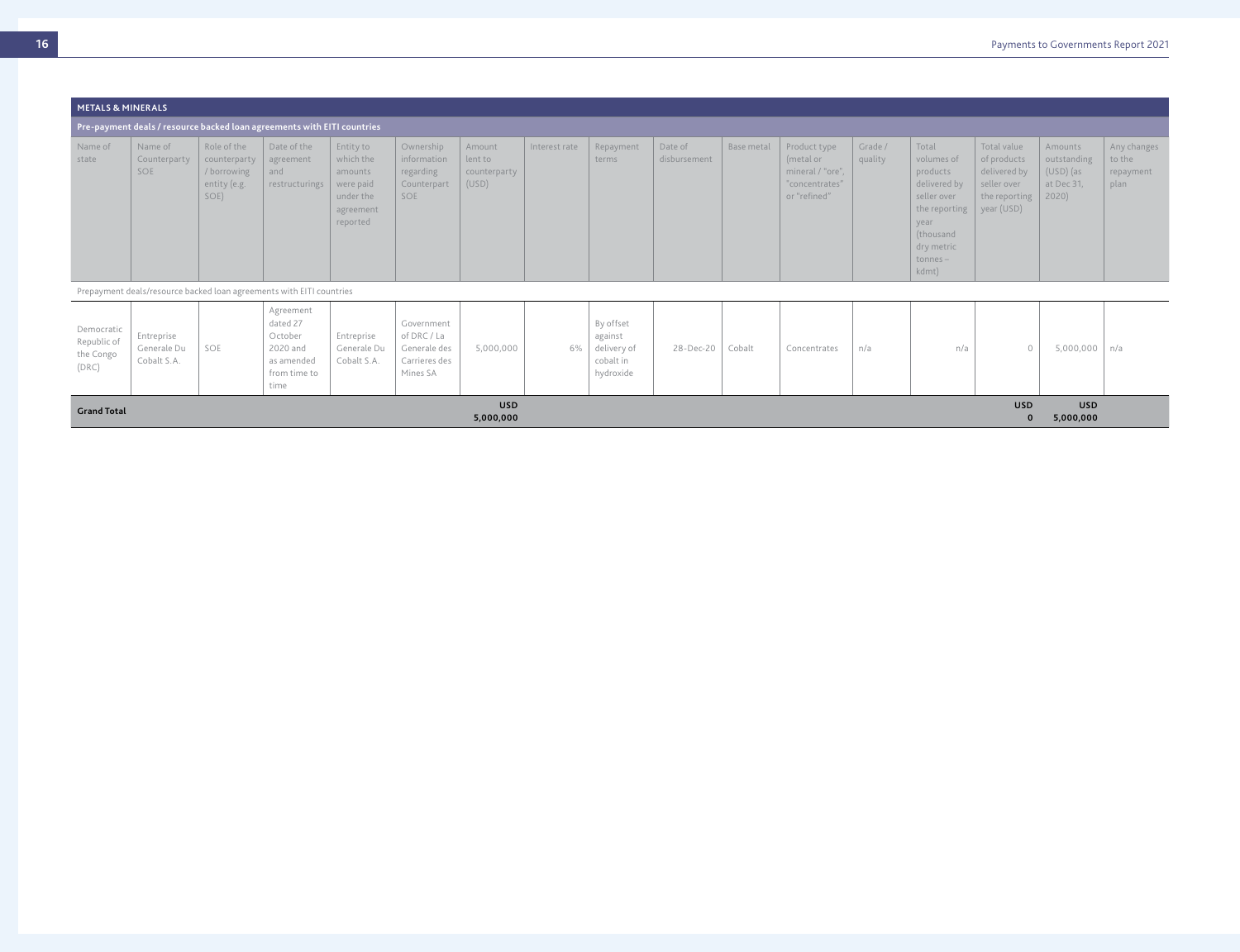| <b>BULK</b>                                                          |                                                                                 |                                           |                                                                                                                         |                                    |                      |                                                                                 |                                                                        |                |                        |                       |                                                  |           |
|----------------------------------------------------------------------|---------------------------------------------------------------------------------|-------------------------------------------|-------------------------------------------------------------------------------------------------------------------------|------------------------------------|----------------------|---------------------------------------------------------------------------------|------------------------------------------------------------------------|----------------|------------------------|-----------------------|--------------------------------------------------|-----------|
|                                                                      |                                                                                 |                                           | 2020 Purchases from EITI country SOEs where the initial load port is inside the same EITI implementing SOE home country |                                    |                      |                                                                                 |                                                                        |                |                        |                       |                                                  |           |
| 1. Who is selling the product                                        |                                                                                 |                                           |                                                                                                                         | 2. Who is<br>buying the<br>product |                      | 3. What product is being bought                                                 |                                                                        |                |                        | product               | 4. What does the buyer pay to the seller for the |           |
| Name of country<br>of seller of<br>Government share<br>of production | Name of<br>counterparty<br>SOE or seller of<br>the state share of<br>production | Counterparty<br>state owned<br>percentage | Ownership<br>information of<br>selling entity                                                                           | Buying entity                      | <b>Bulk material</b> | Product type<br>(metal or<br>mineral / "ore",<br>"concentrates" or<br>"refined" | Total tonnage<br>purchased<br>(thousand dry<br>metric tonnes-<br>kdmt) | Load port      | Bill of lading date    | Amounts paid<br>(USD) | Type of contract                                 | Incoterms |
| Indonesia                                                            | Pt Krakatau Steel<br>Persero Tbk                                                | 80                                        | Republic of<br>Indonesia / Pt<br>Krakatau Steel<br>Persero Tbk                                                          | Trafigura Trading<br>PTE           | Coal                 | Thermal coal                                                                    | 33.00                                                                  | Cilegon        | 19. Mar. 20            | n/a                   | Spot purchase                                    | FOB       |
| Sub-total                                                            |                                                                                 |                                           |                                                                                                                         |                                    |                      |                                                                                 | 33.00kdmt                                                              |                |                        | USD7,426,428          |                                                  |           |
|                                                                      |                                                                                 |                                           |                                                                                                                         |                                    |                      |                                                                                 | 76.20                                                                  |                | 27-Apr-20              |                       |                                                  |           |
|                                                                      |                                                                                 |                                           |                                                                                                                         |                                    |                      |                                                                                 | 80.04                                                                  |                | 12-Jul-20              |                       |                                                  |           |
|                                                                      |                                                                                 |                                           |                                                                                                                         |                                    |                      |                                                                                 | 73.65                                                                  |                | 26-Jul-20              |                       |                                                  |           |
|                                                                      |                                                                                 |                                           |                                                                                                                         |                                    |                      |                                                                                 | 80.00<br>75.58                                                         |                | 09-Sep-20<br>04-Aug-20 |                       | Spot purchase                                    |           |
|                                                                      |                                                                                 |                                           |                                                                                                                         |                                    |                      |                                                                                 | 80.10                                                                  |                | 30-Jun-20              |                       |                                                  |           |
|                                                                      |                                                                                 |                                           |                                                                                                                         |                                    |                      |                                                                                 | 84.25                                                                  |                | 21-Jul-20              |                       |                                                  |           |
|                                                                      |                                                                                 |                                           |                                                                                                                         |                                    |                      |                                                                                 | 70.00                                                                  |                | 21-Aug-20              |                       |                                                  |           |
|                                                                      |                                                                                 |                                           |                                                                                                                         |                                    |                      |                                                                                 |                                                                        | 75.40          |                        | 09-Feb-20             |                                                  |           |
|                                                                      |                                                                                 |                                           |                                                                                                                         |                                    |                      |                                                                                 | 7.20                                                                   |                | 29-Aug-20              |                       |                                                  |           |
|                                                                      |                                                                                 |                                           | Republic of                                                                                                             |                                    |                      |                                                                                 | 72.77                                                                  |                | 24-Nov-20              |                       |                                                  |           |
|                                                                      |                                                                                 |                                           | Indonesia /<br>Indonesia Asahan                                                                                         |                                    |                      |                                                                                 | 72.73                                                                  |                | 25-Oct-20              |                       |                                                  |           |
| Indonesia                                                            | Pt. Bukit Asam<br>Tbk                                                           | 65.93                                     | Aluminium, PT                                                                                                           | Trafigura Asia<br>Trading          | Coal                 | Thermal coal                                                                    | 75.00                                                                  | Tanjung Kampeh | 30-Oct-20              | n/a                   |                                                  | FOB       |
|                                                                      |                                                                                 |                                           | (Inalum) (65.93<br>percent) / PT Bukit                                                                                  |                                    |                      |                                                                                 | 80.17                                                                  |                | $04$ -Jan-20           |                       |                                                  |           |
|                                                                      |                                                                                 |                                           | Asam TBK                                                                                                                |                                    |                      |                                                                                 | 76.37                                                                  |                | 04-Feb-20              |                       |                                                  |           |
|                                                                      |                                                                                 |                                           |                                                                                                                         |                                    |                      |                                                                                 | 75.99                                                                  |                | 04-Apr-20              |                       |                                                  |           |
|                                                                      |                                                                                 |                                           |                                                                                                                         |                                    |                      |                                                                                 | 50.00                                                                  |                | 31-May-20              |                       | Term purchase                                    |           |
|                                                                      |                                                                                 |                                           |                                                                                                                         |                                    |                      |                                                                                 | 47.35                                                                  |                | 09-Feb-20              |                       |                                                  |           |
|                                                                      |                                                                                 |                                           |                                                                                                                         |                                    |                      |                                                                                 | 50.00                                                                  |                | 14-Mar-20              |                       |                                                  |           |
|                                                                      |                                                                                 |                                           |                                                                                                                         |                                    |                      |                                                                                 | 72.55<br>51.00                                                         |                | 02-May-20<br>09-May-20 |                       |                                                  |           |
|                                                                      |                                                                                 |                                           |                                                                                                                         |                                    |                      |                                                                                 | 71.13                                                                  |                | 13-Jul-20              |                       |                                                  |           |
|                                                                      |                                                                                 |                                           |                                                                                                                         |                                    |                      |                                                                                 | 70.37                                                                  |                | 29-Sep-20              |                       |                                                  |           |
|                                                                      |                                                                                 |                                           |                                                                                                                         |                                    |                      |                                                                                 | 70.96                                                                  |                | 16-May-20              |                       |                                                  |           |
|                                                                      |                                                                                 |                                           |                                                                                                                         |                                    |                      |                                                                                 | 73.49                                                                  |                | 14-May-20              |                       |                                                  |           |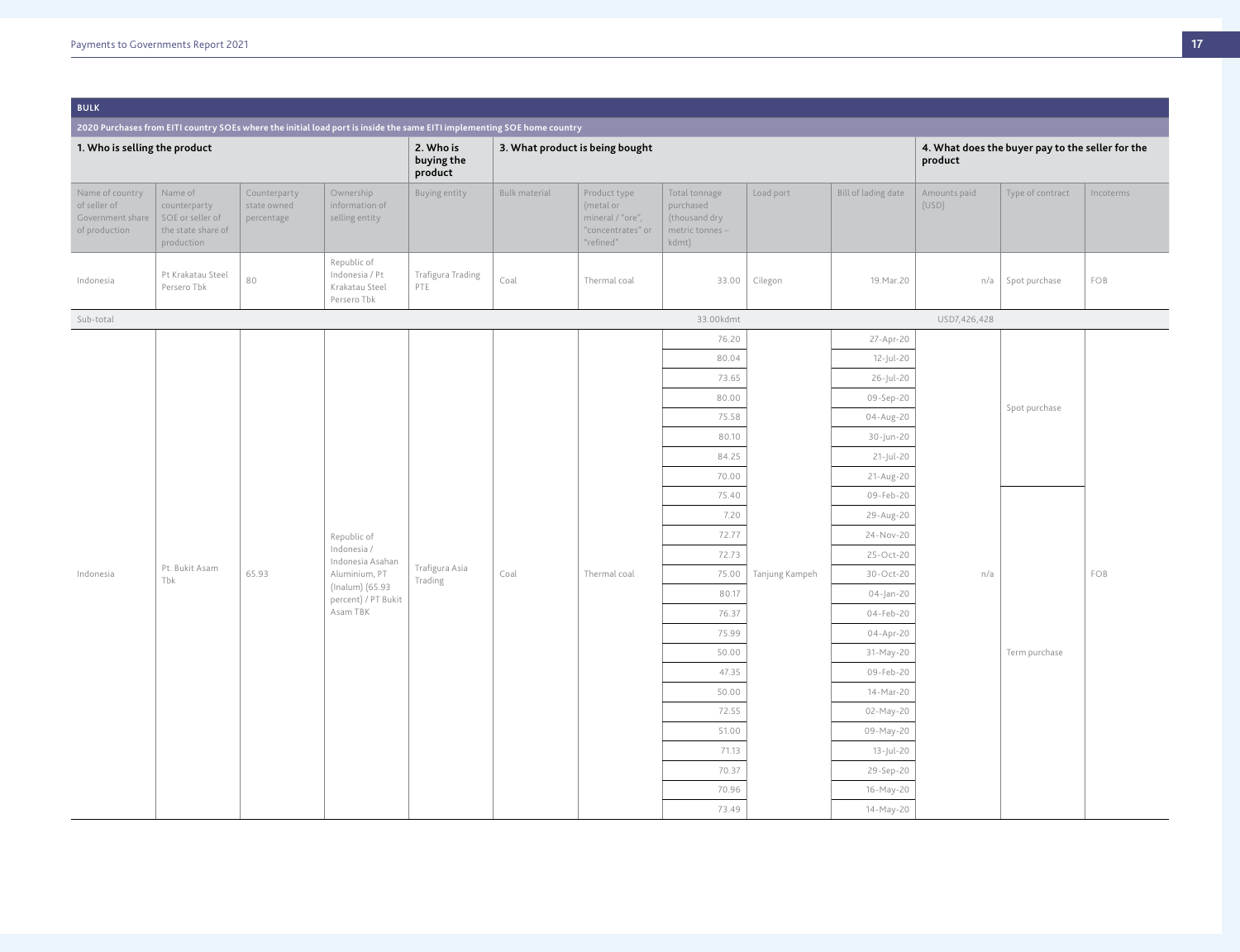| <b>BULK</b>                                                          |                                                                                 |                                           |                                                                                                                         |                                    |                      |                                                                                 |                                                                        |                |                        |                       |                                                  |           |
|----------------------------------------------------------------------|---------------------------------------------------------------------------------|-------------------------------------------|-------------------------------------------------------------------------------------------------------------------------|------------------------------------|----------------------|---------------------------------------------------------------------------------|------------------------------------------------------------------------|----------------|------------------------|-----------------------|--------------------------------------------------|-----------|
|                                                                      |                                                                                 |                                           | 2020 Purchases from EITI country SOEs where the initial load port is inside the same EITI implementing SOE home country |                                    |                      |                                                                                 |                                                                        |                |                        |                       |                                                  |           |
| 1. Who is selling the product                                        |                                                                                 |                                           |                                                                                                                         | 2. Who is<br>buying the<br>product |                      | 3. What product is being bought                                                 |                                                                        |                |                        | product               | 4. What does the buyer pay to the seller for the |           |
| Name of country<br>of seller of<br>Government share<br>of production | Name of<br>counterparty<br>SOE or seller of<br>the state share of<br>production | Counterparty<br>state owned<br>percentage | Ownership<br>information of<br>selling entity                                                                           | Buying entity                      | <b>Bulk material</b> | Product type<br>(metal or<br>mineral / "ore",<br>"concentrates" or<br>"refined" | Total tonnage<br>purchased<br>(thousand dry<br>metric tonnes-<br>kdmt) | Load port      | Bill of lading date    | Amounts paid<br>(USD) | Type of contract                                 | Incoterms |
|                                                                      |                                                                                 |                                           |                                                                                                                         |                                    |                      |                                                                                 | 72.20                                                                  |                | 09-Jun-20              |                       |                                                  |           |
|                                                                      |                                                                                 |                                           |                                                                                                                         |                                    |                      |                                                                                 | 52.30                                                                  |                | 04-Sep-20              |                       |                                                  |           |
|                                                                      |                                                                                 |                                           |                                                                                                                         |                                    |                      |                                                                                 | 73.81                                                                  |                | 14-Sep-20              |                       |                                                  |           |
|                                                                      |                                                                                 |                                           |                                                                                                                         |                                    |                      |                                                                                 | 66.00                                                                  |                | 09-Oct-20              |                       |                                                  |           |
|                                                                      |                                                                                 |                                           |                                                                                                                         |                                    |                      |                                                                                 | 67.90                                                                  |                | 05-Jan-20              |                       |                                                  |           |
|                                                                      |                                                                                 |                                           |                                                                                                                         |                                    |                      | 60.50                                                                           |                                                                        | 07-Nov-20      |                        |                       |                                                  |           |
|                                                                      |                                                                                 |                                           |                                                                                                                         |                                    |                      | Thermal Coal                                                                    | 59.10                                                                  |                | 27-Feb-20              |                       |                                                  |           |
|                                                                      |                                                                                 |                                           |                                                                                                                         | Trafigura Asia<br>Trading          | Coal                 |                                                                                 | 60.31                                                                  |                | 27-Feb-20              |                       |                                                  |           |
|                                                                      |                                                                                 |                                           |                                                                                                                         |                                    |                      |                                                                                 | 72.28                                                                  |                | 02-May-20              |                       |                                                  |           |
|                                                                      |                                                                                 |                                           |                                                                                                                         |                                    |                      |                                                                                 | 50.00                                                                  | Tarahan Port   | 28-Apr-20              |                       |                                                  |           |
|                                                                      |                                                                                 |                                           | Republic of                                                                                                             |                                    |                      |                                                                                 | 79.50                                                                  |                | 21-Jun-20              |                       | Term purchase                                    |           |
|                                                                      |                                                                                 | 65.93                                     | Indonesia /<br>Indonesia Asahan                                                                                         |                                    |                      |                                                                                 | 76.30                                                                  |                | 21-Aug-20              |                       |                                                  |           |
| Indonesia                                                            | Pt. Bukit Asam<br>Tbk                                                           |                                           | Aluminium, PT                                                                                                           |                                    |                      |                                                                                 | 161.09<br>88.00                                                        |                | 22-Feb-20<br>26-Mar-20 | n/a                   |                                                  | FOB       |
|                                                                      |                                                                                 |                                           | (Inalum) (65.93<br>percent) / PT Bukit                                                                                  |                                    |                      |                                                                                 | 79.40                                                                  |                | 22-May-20              |                       |                                                  |           |
|                                                                      |                                                                                 |                                           | Asam TBK                                                                                                                |                                    |                      |                                                                                 | 50.00                                                                  |                | $04$ -Jun-20           |                       |                                                  |           |
|                                                                      |                                                                                 |                                           |                                                                                                                         |                                    |                      |                                                                                 | 161.54                                                                 |                | 10-Jan-20              |                       |                                                  |           |
|                                                                      |                                                                                 |                                           |                                                                                                                         |                                    |                      |                                                                                 | 160.93                                                                 |                | 09-Jun-20              |                       |                                                  |           |
|                                                                      |                                                                                 |                                           |                                                                                                                         |                                    |                      |                                                                                 | 161.54                                                                 |                | 16-May-20              |                       |                                                  |           |
|                                                                      |                                                                                 |                                           |                                                                                                                         |                                    |                      |                                                                                 | 72.42                                                                  |                | 22-Jul-20              |                       |                                                  |           |
|                                                                      |                                                                                 |                                           |                                                                                                                         |                                    |                      |                                                                                 | 70.10                                                                  |                | 14-Jan-20              |                       |                                                  |           |
|                                                                      |                                                                                 |                                           |                                                                                                                         |                                    |                      |                                                                                 | 77.00                                                                  | Tanjung Kampeh | 24-Feb-20              |                       |                                                  |           |
|                                                                      |                                                                                 |                                           |                                                                                                                         |                                    |                      |                                                                                 | 56.08                                                                  |                | 24-Apr-20              |                       |                                                  |           |
|                                                                      |                                                                                 |                                           |                                                                                                                         |                                    |                      |                                                                                 | 71.55                                                                  |                | 17-Jun-20              |                       | Spot purchase                                    |           |
|                                                                      |                                                                                 |                                           |                                                                                                                         |                                    |                      |                                                                                 | 162.63                                                                 | Tarahan        | $04-Sep-20$            |                       |                                                  |           |
|                                                                      |                                                                                 |                                           |                                                                                                                         |                                    |                      |                                                                                 | 77.32                                                                  |                | 21-Nov-20              |                       | Term purchase                                    |           |
| Sub-total                                                            |                                                                                 |                                           |                                                                                                                         |                                    | Coal                 |                                                                                 | 3,952.08kdmt                                                           |                |                        | USD165,037,049        |                                                  |           |
| <b>Grand Total</b>                                                   |                                                                                 |                                           |                                                                                                                         |                                    |                      |                                                                                 | 3,985.08kdmt                                                           |                |                        | USD172,463,477        |                                                  |           |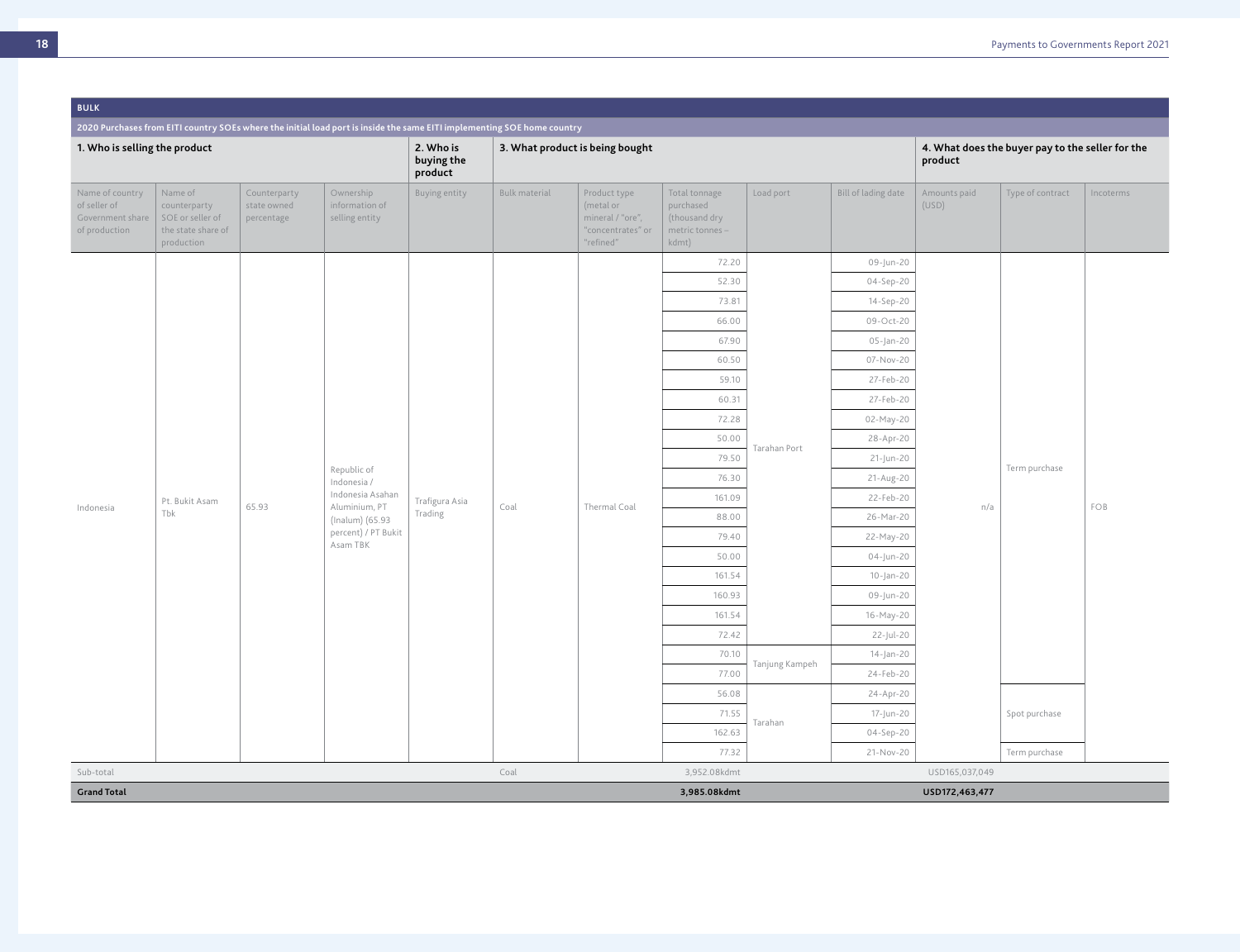| <b>BULK</b>                                                                       |                                                                      |                                           |                                               |                                    |                                 |                                                                                 |                                                                              |                                   |           |                        |                                                             |                  |           |
|-----------------------------------------------------------------------------------|----------------------------------------------------------------------|-------------------------------------------|-----------------------------------------------|------------------------------------|---------------------------------|---------------------------------------------------------------------------------|------------------------------------------------------------------------------|-----------------------------------|-----------|------------------------|-------------------------------------------------------------|------------------|-----------|
| 1. Who is selling the product                                                     |                                                                      |                                           |                                               | 2. Who is<br>buying the<br>product | 3. What product is being bought |                                                                                 |                                                                              |                                   |           |                        | 4. What does the buyer pay to the seller for<br>the product |                  |           |
| Name of country   Name of<br>of seller of<br>Government<br>share of<br>production | counterparty<br>SOE or seller of<br>the state share<br>of production | Counterparty<br>state owned<br>percentage | Ownership<br>information of<br>selling entity | <b>Buying entity</b>               | <b>Bulk material</b>            | Product type<br>(metal or<br>mineral / "ore",<br>"concentrates"<br>or "refined" | Total tonnage<br>purchased<br>thousand dry<br>$ $ metric tonnes $-$<br>kdmt) | Grade / quality<br>(name of mine) | Load port | Bill of lading<br>date | Amounts paid<br>(USD)                                       | Type of contract | Incoterms |

| <b>BULK</b>                                                                                                                                                                                                                    |  |  |  |  |  |  |  |  |  |
|--------------------------------------------------------------------------------------------------------------------------------------------------------------------------------------------------------------------------------|--|--|--|--|--|--|--|--|--|
| 2020 Swaps of ores and concentrates and corresponding delivery of refined products from and to SOEs in EITI countries (where the EITI country owns the SOE) where the initial load port is in the same EITI implementing SOE h |  |  |  |  |  |  |  |  |  |
|                                                                                                                                                                                                                                |  |  |  |  |  |  |  |  |  |

| <b>BULK</b>                                                                                                                |  |  |  |  |  |  |  |  |
|----------------------------------------------------------------------------------------------------------------------------|--|--|--|--|--|--|--|--|
| 1 2020 Aggregate purchases from SOEs of EITI countries with a load port outside the EITI implementing country <sup>1</sup> |  |  |  |  |  |  |  |  |
|                                                                                                                            |  |  |  |  |  |  |  |  |

| <b>BULK</b>                                                                                                 |  |  |  |              |  |  |  |  |  |  |  |
|-------------------------------------------------------------------------------------------------------------|--|--|--|--------------|--|--|--|--|--|--|--|
| 2020 Aggregate purchases from SOEs from non-EITI countries but operating within EITI implementing countries |  |  |  |              |  |  |  |  |  |  |  |
| n/a                                                                                                         |  |  |  | USD3,415,384 |  |  |  |  |  |  |  |

| <b>BULK</b>                                                                                                 |          |  |              |  |                |
|-------------------------------------------------------------------------------------------------------------|----------|--|--------------|--|----------------|
| 2020 Aggregate purchases from SOEs from non-EITI countries operating outside of EITI implementing countries |          |  |              |  |                |
|                                                                                                             | Coal     |  | .407.81      |  | USD64,839,991  |
|                                                                                                             | Iron ore |  | 1,599.93     |  | USD186,480,580 |
| <b>Grand Total</b>                                                                                          |          |  | 3,007.74kdmt |  | USD251,320,571 |

| GRAND TOTAL VOLUMES RECEIVED & PAYMENTS MADE BY TRADING DIVISION TO ALL GOVERNMENTS<br><b>FOR BULK</b> | Total tonnage purchased<br>(thousand dry metric tonnes -<br>kdmt) | Amounts paid<br>(USD) |  |
|--------------------------------------------------------------------------------------------------------|-------------------------------------------------------------------|-----------------------|--|
|                                                                                                        | 7.095.14kdmt                                                      | USD427,199,432        |  |

Vhen transacting with an EITI country SOE, we may take title of product in a non-EITI country. As such, it is unclear whether indeed the product was produced by the same EITI country or it was in fact sourced from another